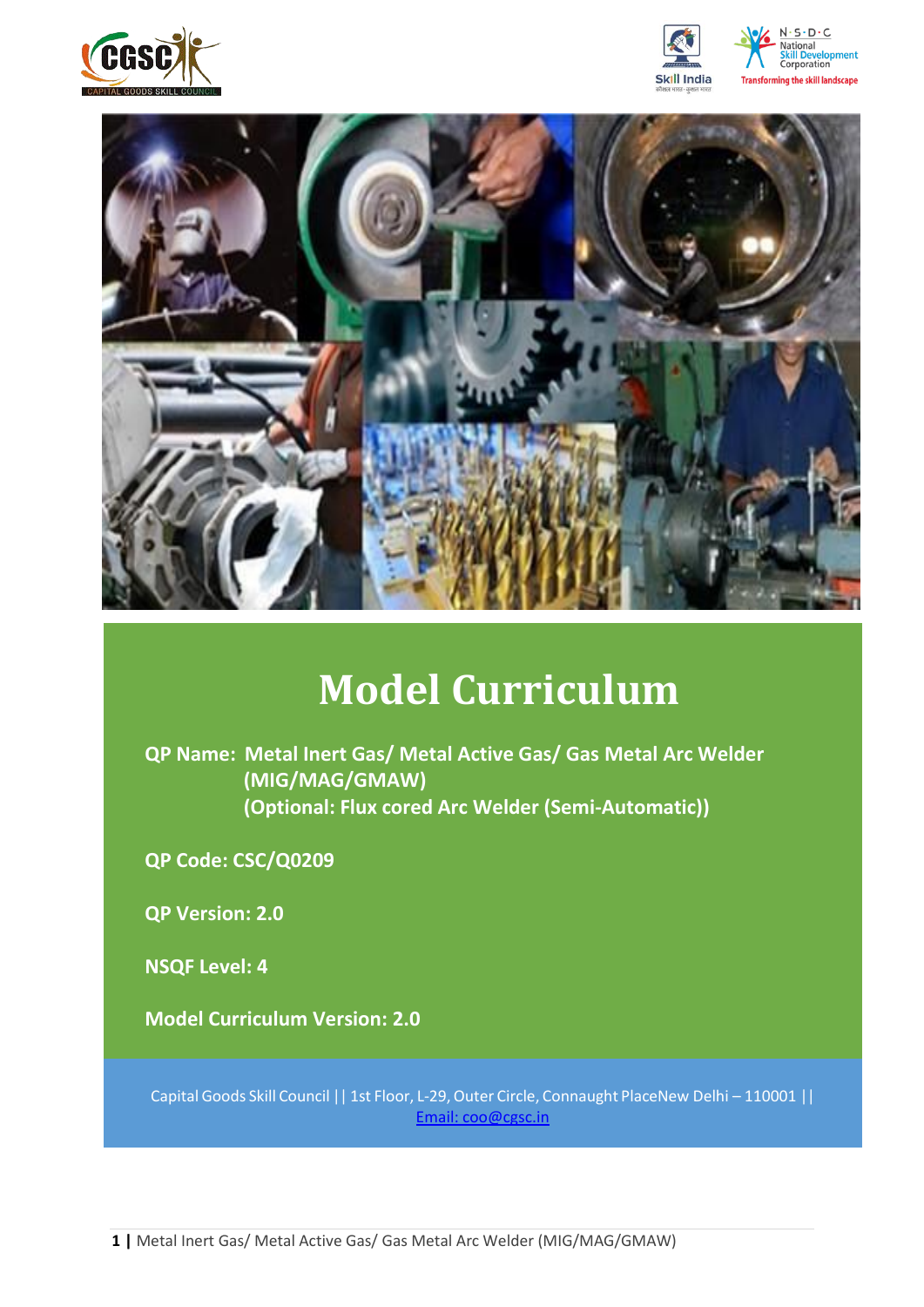



# **Table of Contents**

| Module 1: Introduction to the role of a Metal Inert Gas/ Metal Active Gas/ Gas Metal Arc Welder |  |
|-------------------------------------------------------------------------------------------------|--|
|                                                                                                 |  |
| Module 3: Process of coordinating with co-workers to achieve work efficiency10                  |  |
|                                                                                                 |  |
|                                                                                                 |  |
|                                                                                                 |  |
|                                                                                                 |  |
|                                                                                                 |  |
|                                                                                                 |  |
|                                                                                                 |  |
|                                                                                                 |  |
|                                                                                                 |  |
|                                                                                                 |  |
|                                                                                                 |  |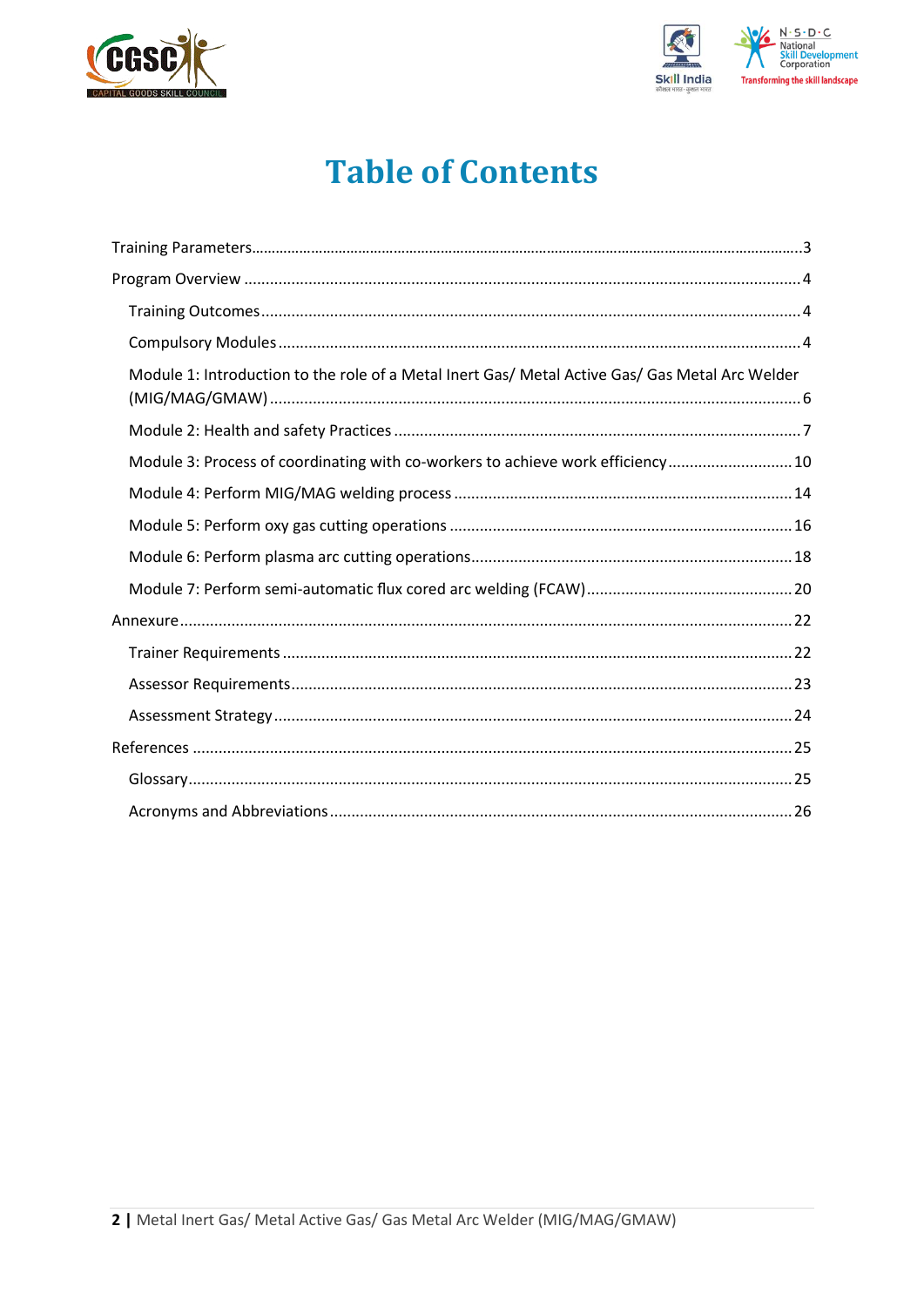<span id="page-2-0"></span>



# **Training Parameters**

| <b>Sector</b>                                                     | <b>Capital Goods</b>                                                                                                                                                                                                                                                               |
|-------------------------------------------------------------------|------------------------------------------------------------------------------------------------------------------------------------------------------------------------------------------------------------------------------------------------------------------------------------|
| <b>Sub-Sector</b>                                                 | 1. Machine Tools<br>2. Dies, Moulds and Press Tools<br>3. Plastics Manufacturing Machinery<br>4. Textile Manufacturing Machinery<br>5. Process Plant Machinery<br>6. Electrical and Power Machinery<br>7. Light Engineering Goods                                                  |
| <b>Occupation</b>                                                 | <b>Welding and Cutting</b>                                                                                                                                                                                                                                                         |
| Country                                                           | India                                                                                                                                                                                                                                                                              |
| <b>NSQF Level</b>                                                 | 4                                                                                                                                                                                                                                                                                  |
| Aligned to NCO/ISCO/ISIC Code                                     | NCO-2015/7212.0303                                                                                                                                                                                                                                                                 |
| <b>Minimum Educational Qualification and</b><br><b>Experience</b> | 10th Class Pass with 2 years of experience in the relevant field<br>Or<br>10th Class Pass + ITI (welding)<br>Or<br>12th Pass with 6 Months of experience in the relevant field<br>Or<br>Shielded Metal Arc Welder NSQF Level 3 with 2 years of<br>experience in the relevant field |
| <b>Pre-Requisite License or Training</b>                          | <b>NA</b>                                                                                                                                                                                                                                                                          |
| <b>Minimum Job Entry Age</b>                                      | 18 years                                                                                                                                                                                                                                                                           |
| <b>Last Reviewed On</b>                                           | 31/03/2022                                                                                                                                                                                                                                                                         |
| <b>Next Review Date</b>                                           | 31/03/2025                                                                                                                                                                                                                                                                         |
| <b>NSQC Approval Date</b>                                         | 31/03/2022                                                                                                                                                                                                                                                                         |
| <b>QP Version</b>                                                 | 2.0                                                                                                                                                                                                                                                                                |
| <b>Model Curriculum Creation Date</b>                             | 31/03/2022                                                                                                                                                                                                                                                                         |
| Model Curriculum Valid Up to Date                                 | 31/03/2025                                                                                                                                                                                                                                                                         |
| <b>Model Curriculum Version</b>                                   | 2.0                                                                                                                                                                                                                                                                                |
| <b>Minimum Duration of the Course</b>                             | 480 Hours 00 Minutes                                                                                                                                                                                                                                                               |
| <b>Maximum Duration of the Course</b>                             | 630 Hours 00 Minutes                                                                                                                                                                                                                                                               |

**3 |** Metal Inert Gas/ Metal Active Gas/ Gas Metal Arc Welder (MIG/MAG/GMAW)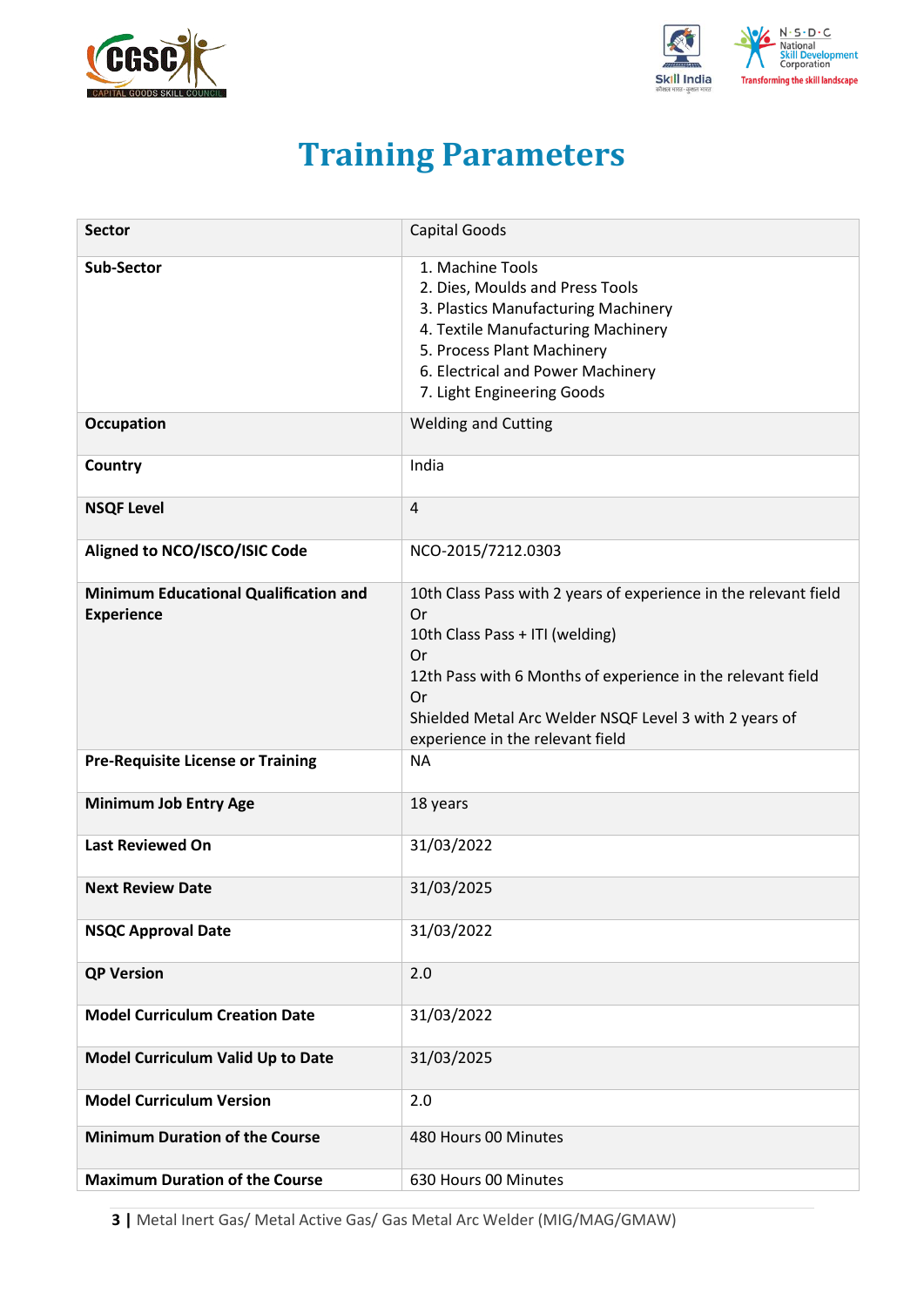



## **Program Overview**

<span id="page-3-0"></span>This section summarizes the end objectives of the program along with its duration.

## <span id="page-3-1"></span>**Training Outcomes**

<span id="page-3-2"></span>At the end of the program, the learner should have acquired the listed knowledge and skills.

- Perform preparatory activities such as identification of raw material, tools and equipment, lifting of workpiece, inspection of tools and equipment etc.
- Perform MIG/MAG welding process by following organisational procedure.
- Perform post-welding operations such as inspection, quality check, cleaning etc.
- Perform oxy gas cutting and plasma arc cutting process by following organisational procedure.
- Perform post- cutting operations such as inspection, quality check, cleaning etc.
- Work effectively and efficiently as per schedules and timelines.
- Implement safety practices.
- Optimize the use of resources to ensure less wastage and maximum conservation.

### **Option 1: Flux cored Arc Welder (Semi-automatic)**

At the end of the program, the learner should have acquired the listed knowledge and skills.

- Perform preparatory activities such as identification of raw material, tools and equipment, lifting of workpiece, inspection of tools and equipment etc.
- Perform FCAW welding process by following organisational procedure.
- Perform post-welding operations such as inspection, quality check, cleaning etc.

## **Compulsory Modules**

The table lists the modules and their duration corresponding to the Compulsory NOS of the QP.

| <b>NOS and Module Details</b>                                                                                               | <b>Theory</b><br><b>Duration</b> | <b>Practical</b><br><b>Duration</b> | On-the-Job<br><b>Training</b><br><b>Duration</b><br>(Mandatory) | On-the-Job<br><b>Training Duration</b><br>(Recommended) | <b>Total</b><br><b>Duration</b> |
|-----------------------------------------------------------------------------------------------------------------------------|----------------------------------|-------------------------------------|-----------------------------------------------------------------|---------------------------------------------------------|---------------------------------|
| <b>Bridge Module</b>                                                                                                        |                                  |                                     |                                                                 |                                                         |                                 |
| Module 1: Introduction to the<br>role of a Metal Inert Gas/<br>Metal Active Gas/ Gas Metal<br>Arc Welder (MIG/MAG/<br>GMAW) | 8:00                             | 0:00                                | 0:00                                                            | 00:00                                                   | 8:00                            |
| CSC/N1335 - Follow the<br>health and safety practices<br>at work<br><b>NOS Version-2.0</b><br><b>NSQF Level-3</b>           | 20:00                            | 40:00                               | 0:00                                                            | 0:00                                                    | 60:00                           |
| Module 2: Health and safety                                                                                                 | 20:00                            | 40:00                               | 0:00                                                            | 00:00                                                   | 60:00                           |

**4 |** Metal Inert Gas/ Metal Active Gas/ Gas Metal Arc Welder (MIG/MAG/GMAW)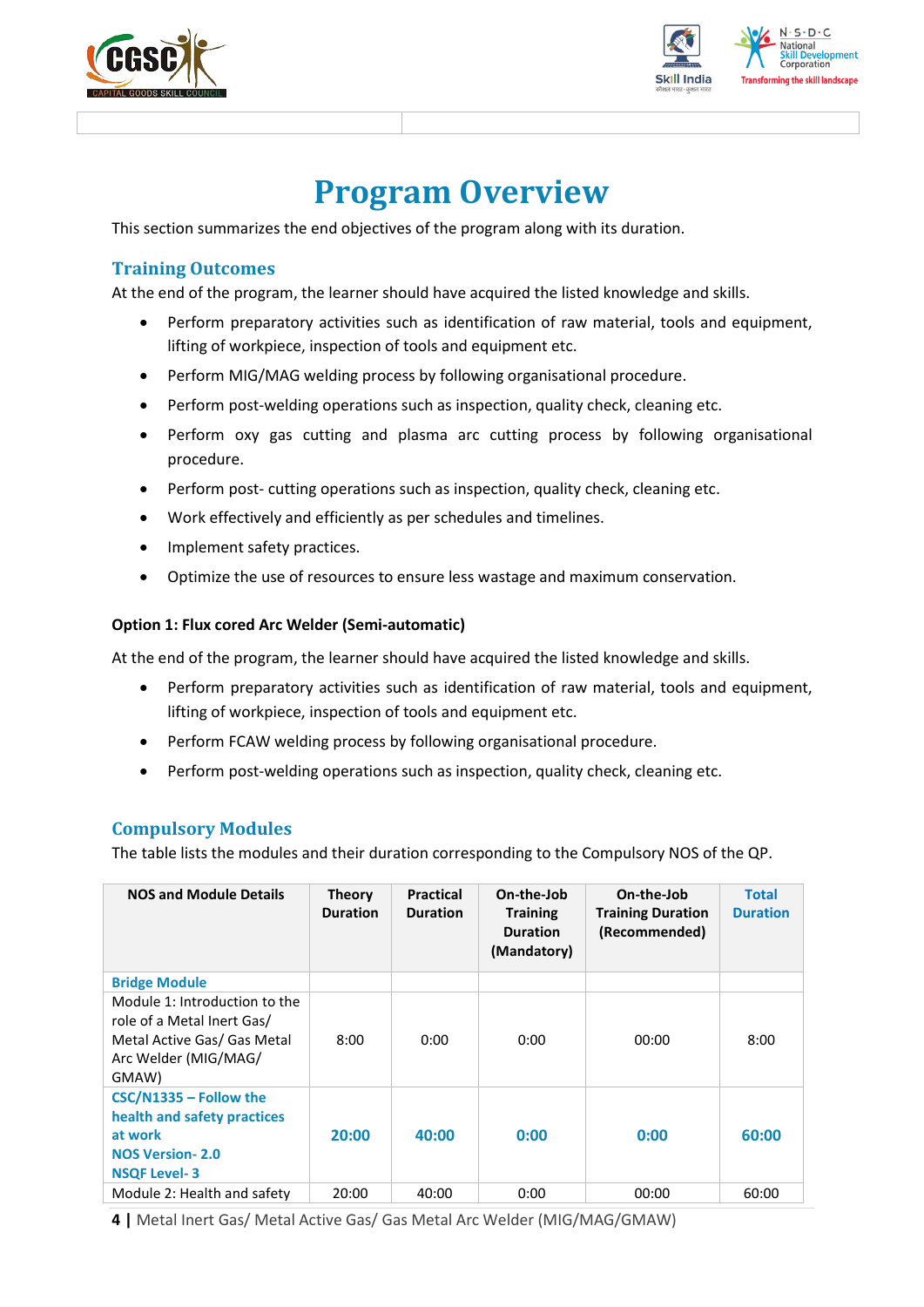



|                                         | 5.11.1.<br>National<br><b>Skill Development</b><br>Corporation |  |  |
|-----------------------------------------|----------------------------------------------------------------|--|--|
| <b>Transforming the skill landscape</b> |                                                                |  |  |

| practices                    |        |        |      |       |        |
|------------------------------|--------|--------|------|-------|--------|
| CSC/N1336 - Coordinate       |        |        |      |       |        |
| with co-workers to achieve   |        |        |      |       |        |
| work efficiency              | 20:00  | 30:00  | 0:00 | 00:00 | 50:00  |
| <b>NOS Version-2.0</b>       |        |        |      |       |        |
| <b>NSQF Level-3</b>          |        |        |      |       |        |
| Module 3: Process of         |        |        |      |       |        |
| coordinating with co-workers | 20:00  | 30:00  | 0:00 | 00:00 | 50:00  |
| to achieve work efficiency   |        |        |      |       |        |
| CSC/N0209 - Manually weld    |        |        |      |       |        |
| metals by using MIG/MAG      |        |        |      |       |        |
| welding                      | 60:00  | 90:00  | 0:00 | 00:00 | 150:00 |
| NOS Version No. - 2.0        |        |        |      |       |        |
| NSQF Level - 4               |        |        |      |       |        |
| Module 4: Perform MIG/MAG    |        |        |      |       |        |
| welding process              | 60:00  | 90:00  | 0:00 | 00:00 | 150:00 |
| CSC/N0201 - Manually cut     |        |        |      |       |        |
| metal and metal alloys using |        |        |      |       |        |
| oxy-fuel gases               | 36:00  | 70:00  | 0:00 | 00:00 | 106:00 |
| NOS Version No. - 2.0        |        |        |      |       |        |
| NSQF Level-2                 |        |        |      |       |        |
| Module 5: Perform oxy gas    | 36:00  | 70:00  | 0:00 | 00:00 | 106:00 |
| cutting operations           |        |        |      |       |        |
| CSC/N0207 - Manually cut     |        |        |      |       |        |
| metal materials using plasma |        |        |      |       |        |
| arc                          | 36:00  | 70:00  | 0:00 | 00:00 | 106:00 |
| NOS Version No. - 2.0        |        |        |      |       |        |
| NSQF Level-3                 |        |        |      |       |        |
| Module 6: Perform plasma     | 36:00  | 70:00  | 0:00 | 00:00 | 106:00 |
| arc cutting operations       |        |        |      |       |        |
| CSC/N0205 - Perform semi-    |        |        |      |       |        |
| automatic flux cored arc     |        |        |      |       |        |
| welding process to prepare   | 60:00  | 90:00  | 0:00 | 00:00 | 150:00 |
| joints                       |        |        |      |       |        |
| NOS Version No. - 2.0        |        |        |      |       |        |
| NSQF Level - 4               |        |        |      |       |        |
| Module 7: Perform semi-      |        |        |      |       |        |
| automatic flux cored arc     | 60:00  | 90:00  | 0:00 | 00:00 | 150:00 |
| welding (FCAW) process       |        |        |      |       |        |
| <b>Total Duration</b>        | 240:00 | 390:00 | 0:00 | 00:00 | 630:00 |
|                              |        |        |      |       |        |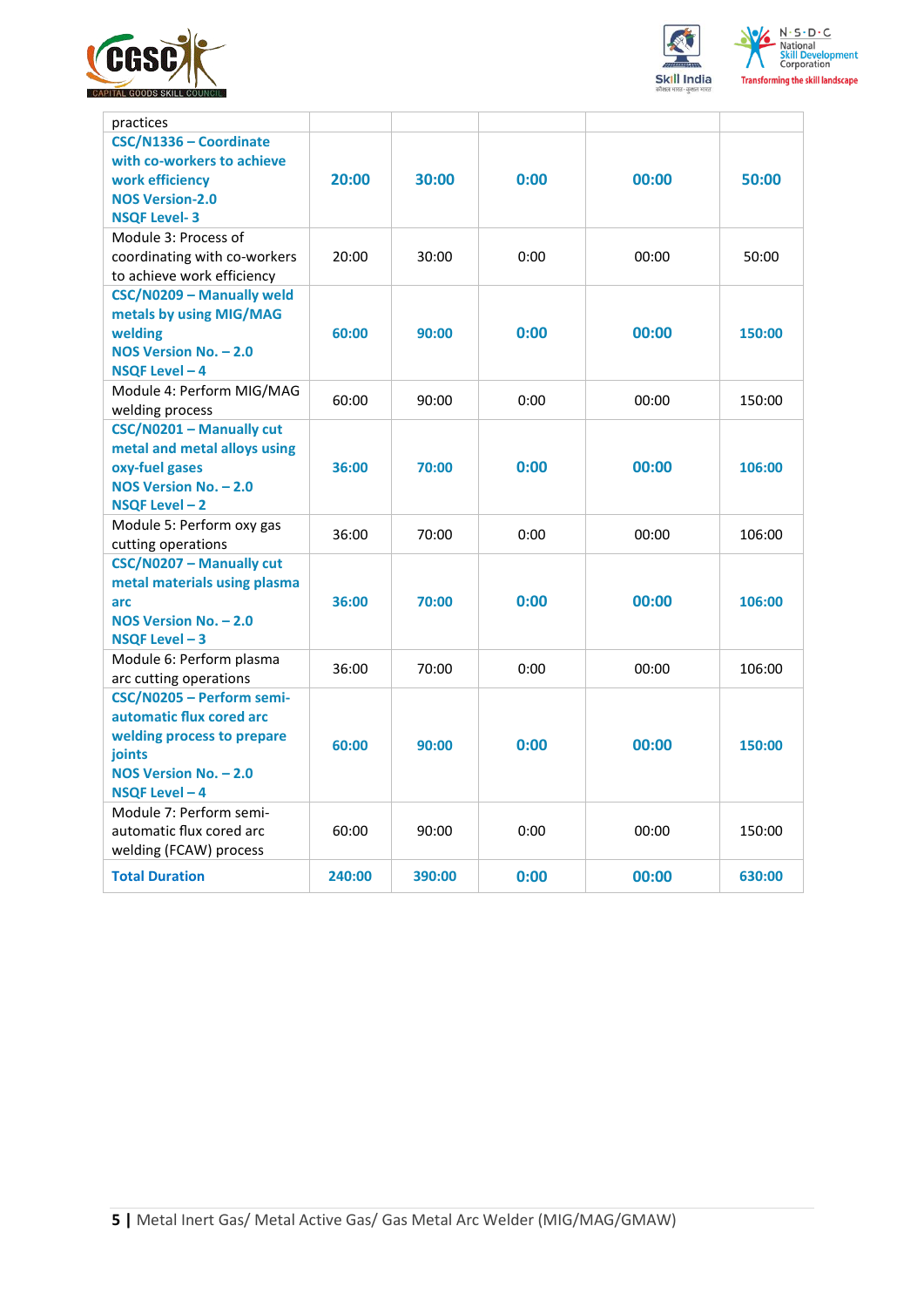



# **Module Details**

## **Module 1: Introduction to the role of a Metal Inert Gas/ Metal Active Gas/ Gas Metal Arc Welder (MIG/MAG/GMAW)**

## *Bridge module*

### **Terminal Outcomes:**

• Discuss the role and responsibilities of a Metal Inert Gas/ Metal Active Gas/ Gas Metal Arc Welder (MIG/MAG/GMAW).

| Duration: 08:00                                                                                                                                                                                                                                                                                                                                                                                                                                                                           | Duration: 00:00                          |
|-------------------------------------------------------------------------------------------------------------------------------------------------------------------------------------------------------------------------------------------------------------------------------------------------------------------------------------------------------------------------------------------------------------------------------------------------------------------------------------------|------------------------------------------|
| Theory – Key Learning Outcomes                                                                                                                                                                                                                                                                                                                                                                                                                                                            | <b>Practical - Key Learning Outcomes</b> |
| List the role and responsibilities of a Metal<br>٠<br>Inert Gas/ Metal Active Gas/ Gas Metal<br>Arc Welder (MIG/MAG/GMAW).<br>Discuss the job opportunities of a Metal<br>Inert Gas/ Metal Active Gas/ Gas Metal<br>Arc Welder (MIG/MAG/GMAW).<br>Describe the size and scope of the capital<br>٠<br>good industry and its sub-sectors.<br>Explain about Indian capital goods<br>manufacturing market.<br>Discuss the standards and procedures<br>involved in the different operations of |                                          |
| welding.<br><b>Classroom Aids:</b>                                                                                                                                                                                                                                                                                                                                                                                                                                                        |                                          |
| Whiteboard, marker pen, projector, standard checklists and schedules                                                                                                                                                                                                                                                                                                                                                                                                                      |                                          |
|                                                                                                                                                                                                                                                                                                                                                                                                                                                                                           |                                          |
| <b>Tools, Equipment and Other Requirements</b>                                                                                                                                                                                                                                                                                                                                                                                                                                            |                                          |
|                                                                                                                                                                                                                                                                                                                                                                                                                                                                                           |                                          |
|                                                                                                                                                                                                                                                                                                                                                                                                                                                                                           |                                          |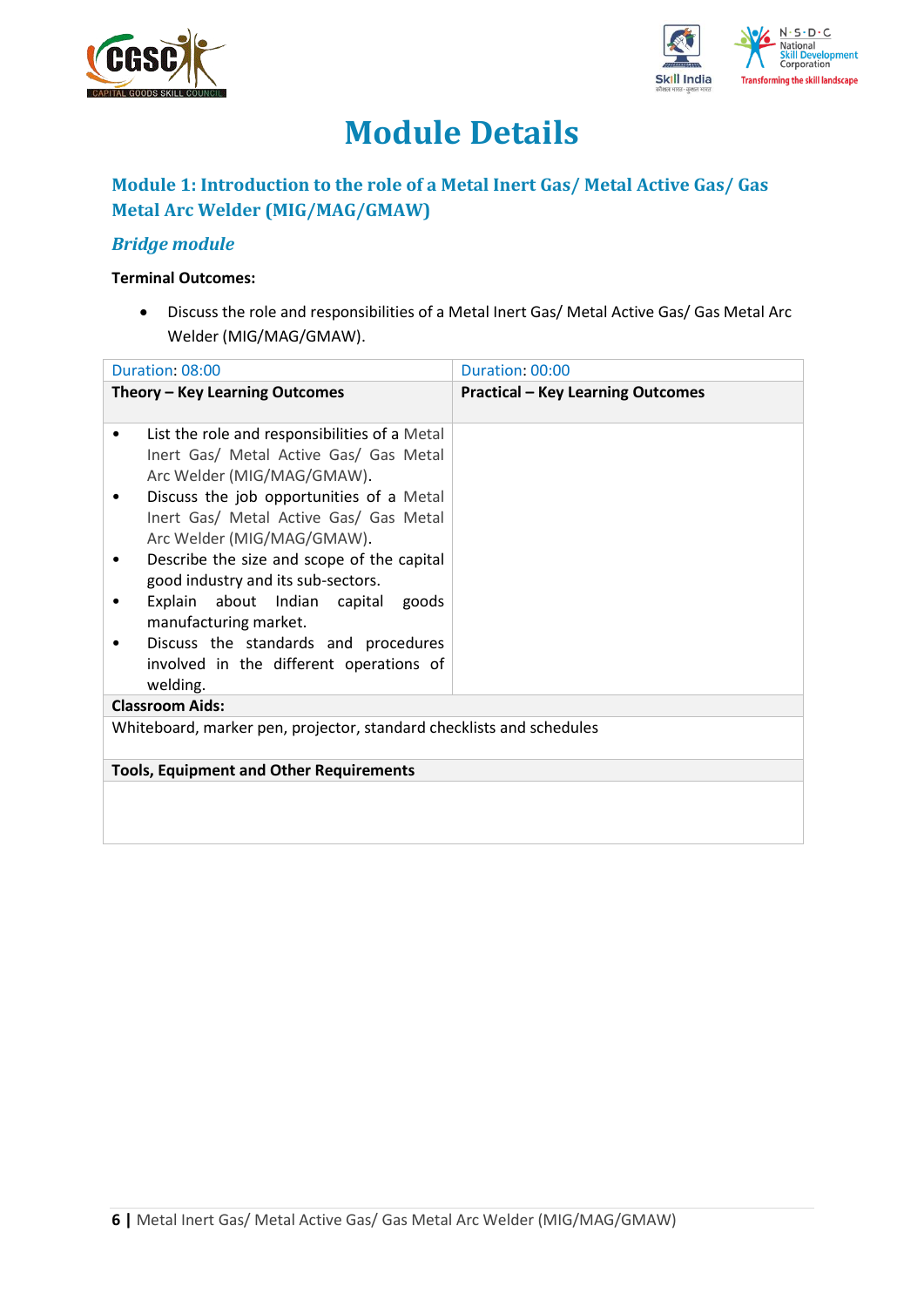



## **Module 2: Health and safety Practices** *Mapped to CSC/N1335 v2.0*

#### **Terminal Outcomes:**

- Demonstrate ways to maintain personal health and safety.
- Describe the process of assisting in hazard management.
- Explain how to check the first aid box, firefighting and safety equipment.
- Describe the process of assisting in waste management.
- Explain the importance of following the fire safety guidelines.
- Explain the importance of following the emergency and first-aid procedures.
- Demonstrate the process of carrying out relevant documentation and review.

| Duration: 20:00                                                                                                                                                                                                                                                                                                                                                                                                                                                                                                                                                                                                                                                                                                                                                                                                                                                                                                                                                                                                                                                                                                                                                                                                                                                                                                                                                                                                                                                                                                                                             | Duration: 40:00                                                                                                                                                                                                                                                                                                                                                                                                                                                                                                                                                                                                                                                                                                                                                                                                                                                                                                                                                                                                                                                  |
|-------------------------------------------------------------------------------------------------------------------------------------------------------------------------------------------------------------------------------------------------------------------------------------------------------------------------------------------------------------------------------------------------------------------------------------------------------------------------------------------------------------------------------------------------------------------------------------------------------------------------------------------------------------------------------------------------------------------------------------------------------------------------------------------------------------------------------------------------------------------------------------------------------------------------------------------------------------------------------------------------------------------------------------------------------------------------------------------------------------------------------------------------------------------------------------------------------------------------------------------------------------------------------------------------------------------------------------------------------------------------------------------------------------------------------------------------------------------------------------------------------------------------------------------------------------|------------------------------------------------------------------------------------------------------------------------------------------------------------------------------------------------------------------------------------------------------------------------------------------------------------------------------------------------------------------------------------------------------------------------------------------------------------------------------------------------------------------------------------------------------------------------------------------------------------------------------------------------------------------------------------------------------------------------------------------------------------------------------------------------------------------------------------------------------------------------------------------------------------------------------------------------------------------------------------------------------------------------------------------------------------------|
| Theory - Key Learning Outcomes                                                                                                                                                                                                                                                                                                                                                                                                                                                                                                                                                                                                                                                                                                                                                                                                                                                                                                                                                                                                                                                                                                                                                                                                                                                                                                                                                                                                                                                                                                                              | <b>Practical - Key Learning Outcomes</b>                                                                                                                                                                                                                                                                                                                                                                                                                                                                                                                                                                                                                                                                                                                                                                                                                                                                                                                                                                                                                         |
| Explain the recommended practices to be<br>$\bullet$<br>followed to ensure protection from<br>infections and transmission to others, such<br>as the use of hand sanitiser and face mask.<br>Explain the importance and process of<br>$\bullet$<br>checking the work conditions, assessing<br>the potential health and safety risks, and<br>take appropriate measures to mitigate<br>them.<br>Explain the importance and process of<br>$\bullet$<br>selecting and using the appropriate PPE<br>relevant to the task and work conditions.<br>Explain the recommended techniques to<br>$\bullet$<br>be followed while lifting and moving heavy<br>objects to avoid injury.<br>Explain the importance of following the<br>$\bullet$<br>manufacturer's instructions and workplace<br>safety guidelines while working on heavy<br>machinery, tools and equipment.<br>Explain the importance and process of<br>$\bullet$<br>identifying existing and potential hazards<br>at work.<br>Describe the process of assessing the<br>$\bullet$<br>potential risks and injuries associated with<br>the various hazards.<br>Explain how to prevent<br>or<br>minimise<br>$\bullet$<br>different types of hazards.<br>Explain how<br>to<br>handle<br>and<br>store<br>$\bullet$<br>hazardous materials safely.<br>Explain the importance of ensuring the<br>$\bullet$<br>first aid box is updated with the relevant<br>first aid supplies.<br>Describe the process of checking and<br>testing the firefighting and various safety<br>equipment to ensure they are in a usable | Demonstrate the use of appropriate<br>$\bullet$<br>Protective<br>Equipment<br>Personal<br>(PPE)<br>relevant to the task and work conditions.<br>Demonstrate how to handle hazardous<br>٠<br>materials safely.<br>Demonstrate the process of testing the<br>٠<br>firefighting and various safety equipment<br>to ensure they are in usable condition.<br>Demonstrate the process of recycling and<br>$\bullet$<br>disposing<br>different<br>types<br>of<br>waste<br>appropriately.<br>Demonstrate how to use the appropriate<br>$\bullet$<br>type of fire extinguisher to extinguish<br>different types of fires safely.<br>administer<br>Demonstrate<br>how<br>to<br>$\bullet$<br>appropriate first aid to the injured<br>personnel.<br>Demonstrate the process of performing<br>$\bullet$<br>Cardiopulmonary Resuscitation (CPR) on a<br>potential victim of cardiac arrest.<br>Demonstrate the process of carrying out<br>$\bullet$<br>appropriate documentation following a<br>health and safety incident at work,<br>including all the required information. |

**7 |** Metal Inert Gas/ Metal Active Gas/ Gas Metal Arc Welder (MIG/MAG/GMAW)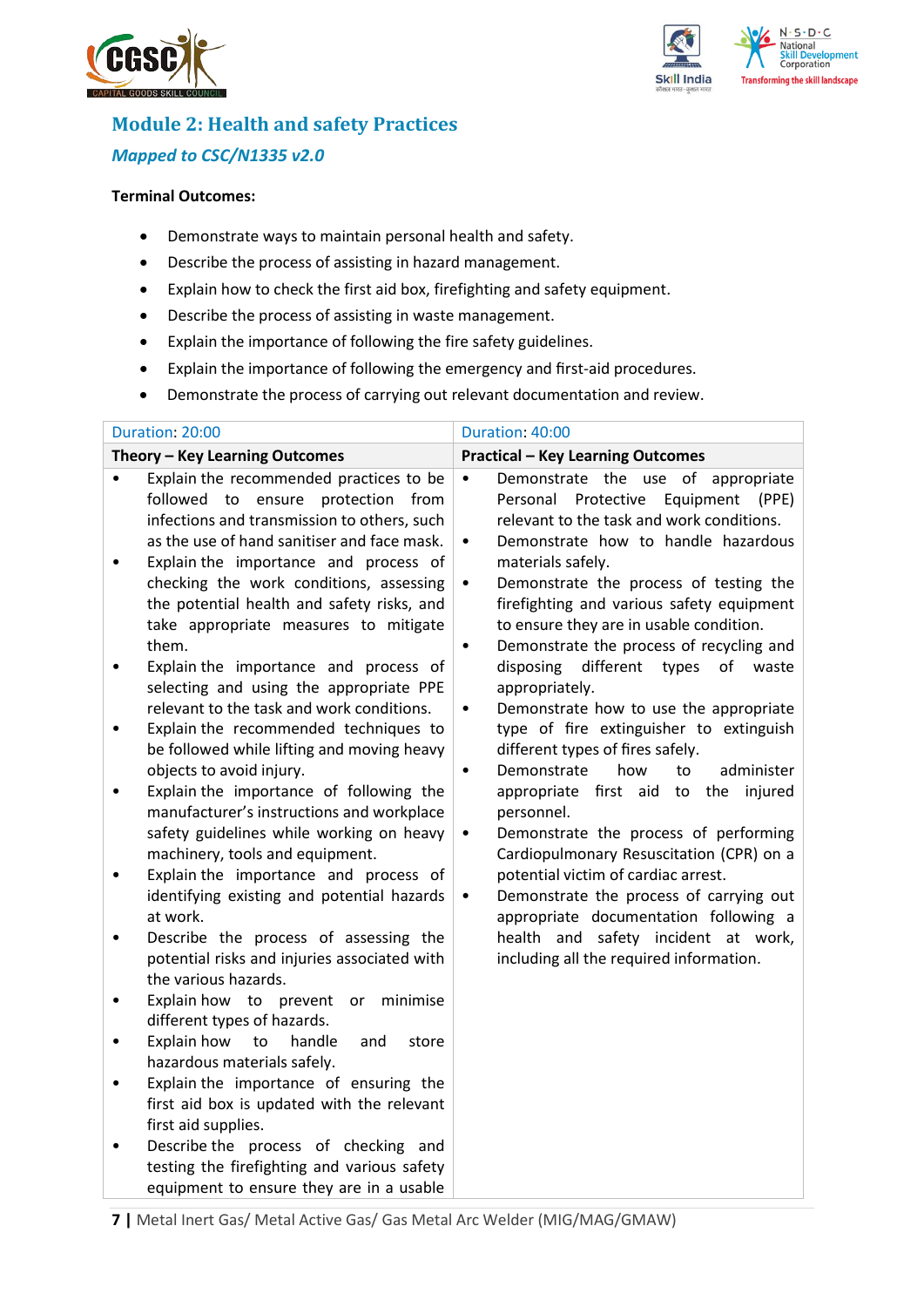





condition.

- Explain the criteria for segregating waste into appropriate categories.
- Describe the appropriate methods for recycling recyclable waste.
- Describe the process of disposing of the non-recyclable waste safely and the applicable regulations.
- Explain the use of different types of fire extinguishers to extinguish different types of fires.
- State the recommended practices to be followed for a safe rescue during a fire emergency.
- Explain how to request assistance from the fire department to extinguish a serious fire.
- Explain the appropriate practices to be followed during workplace emergencies to ensure safety and minimise loss to organisational property.
- State the common health and safety hazards present in a work environment, associated risks, and how to mitigate them.
- State the safe working practices to be followed while working at various hazardous sites and using electrical equipment.
- Explain the importance of ensuring easy access to firefighting and safety equipment.
- Explain the appropriate preventative and remedial actions to be taken in the case of exposure to toxic materials, such as poisonous chemicals and gases.
- Explain various causes of fire in different work environments and the recommended precautions to be taken to prevent fire accidents.
- Describe different methods of extinguishing fire.
- List different materials used for extinguishing fire.
- Explain the applicable rescue techniques to be followed during a fire emergency.
- Explain the importance of placing safety signs and instructions at strategic locations in a workplace and following them.
- Explain different types of first aid treatment to be provided for different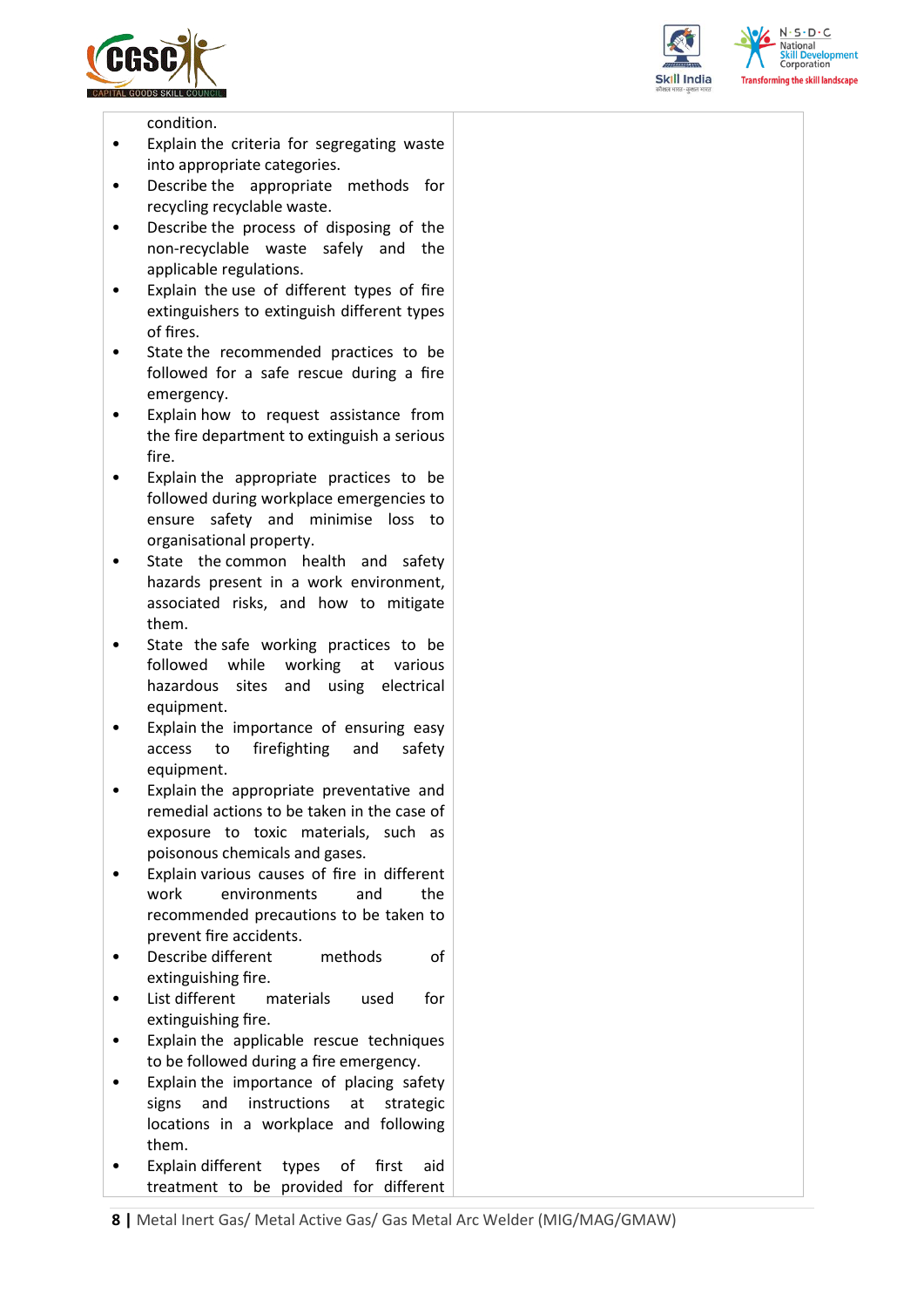



 $S \cdot D \cdot C$ rming the skill landscape

types of injuries.

- State the potential injuries associated with incorrect manual handling.
- Explain how to move an injured person safely.
- State various hazards associated with the use of various machinery, tools, implements, equipment and materials.
- Explain the importance of ensuring no obstruction and free access to fire exits.
- Explain how to free a person from electrocution safely.
- Explain how to administer appropriate first aid to an injured person.
- Explain how to perform Cardiopulmonary Resuscitation (CPR).
- Explain the importance of coordinating with the emergency services to request urgent medical assistance for persons requiring professional medical attention or hospitalisation.
- State the appropriate documentation to be carried out following a health and safety incident at work, and the relevant information to be included.
- Explain the importance and process of reviewing the health and safety conditions at work regularly or following an incident.
- Explain the importance and process of implementing appropriate changes to improve the health and safety conditions at work.

### **Classroom Aids**

Computer, Projection Equipment, PowerPoint Presentation and Software, Facilitator's Guide, Participant's Handbook.

#### **Tools, Equipment and Other Requirements**

Personal Protective Equipment, Cleaning Equipment and Materials, Sanitizer, Soap, Mask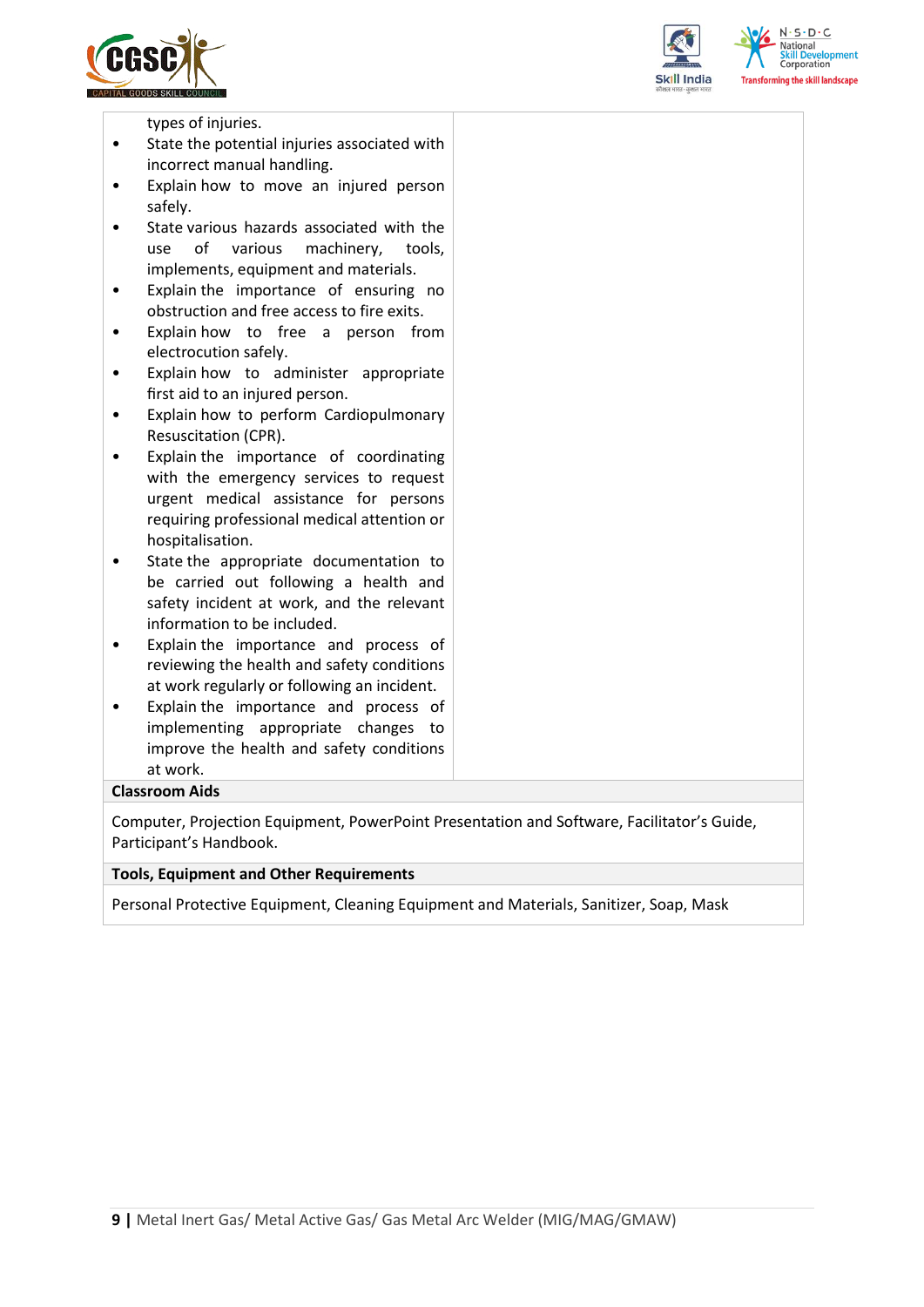



## **Module 3: Process of coordinating with co-workers to achieve work efficiency**

## *Mapped to CSC/N1336 v2.0*

- Demonstrate ways to work and communicate effectively with co-workers.
- Discuss ways to promote diversity and inclusion at the workplace.

|   | Duration: 20:00                                                                                                                                                                | Duration: 30:00                                                                                                                                                                                                     |
|---|--------------------------------------------------------------------------------------------------------------------------------------------------------------------------------|---------------------------------------------------------------------------------------------------------------------------------------------------------------------------------------------------------------------|
|   | Theory - Key Learning Outcomes                                                                                                                                                 | <b>Practical - Key Learning Outcomes</b>                                                                                                                                                                            |
|   | Explain the importance and process of<br>effective communication in the workplace.<br>to<br>effective<br>Explain the<br>barriers<br>communication and how to overcome<br>them. | Demonstrate the process of preparing the<br>$\bullet$<br>relevant documents and reports as per the<br>instructions,<br>providing<br>supervisor's<br>information<br>clearly<br>appropriate<br>and<br>systematically. |
| ٠ | Explain the importance of teamwork in an<br>organisation's and individual's success.<br>Explain the importance of active listening<br>in the work environment.                 | Demonstrate how to mentor and assist<br>$\bullet$<br>subordinates in the execution of their<br>work responsibilities.<br>Demonstrate the process of using various<br>$\bullet$                                      |
| ٠ | State the appropriate techniques to be<br>followed for active listening.                                                                                                       | resources efficiently to ensure maximum<br>utilisation and minimum wastage.                                                                                                                                         |
| ٠ | Explain the importance of tone and pitch<br>ineffective communication.<br>Explain the importance of avoiding casual<br>expletives and unpleasant terms while                   | Demonstrate how to communicate clearly<br>$\bullet$<br>politely<br>to<br>ensure<br>effective<br>and<br>communication with co-workers.<br>Demonstrate appropriate verbal and non-<br>$\bullet$                       |
|   | communicating professional circles.<br>Explain the importance of maintaining<br>discipline and ethical behaviour at work.                                                      | verbal communication that is respectful of<br>genders and disability.                                                                                                                                               |
|   | State the<br>for<br>common<br>reasons<br>interpersonal conflict and how to resolve<br>them.                                                                                    |                                                                                                                                                                                                                     |
|   | Explain the importance of developing<br>effective<br>working<br>relationships<br>for<br>professional success.                                                                  |                                                                                                                                                                                                                     |
| ٠ | Describe the process of expressing and<br>addressing grievances appropriately and<br>effectively.                                                                              |                                                                                                                                                                                                                     |
|   | Explain the importance and process of<br>planning daily tasks to ensure their timely<br>completion and efficient use of time.                                                  |                                                                                                                                                                                                                     |
|   | Explain the importance of adhering to the<br>limits of authority at work.                                                                                                      |                                                                                                                                                                                                                     |
|   | Explain the importance of following the<br>applicable<br>quality<br>standards<br>and<br>timescales at work.                                                                    |                                                                                                                                                                                                                     |
|   | Explain the importance of coordinating<br>with co-workers to achieve the work<br>objectives efficiently.                                                                       |                                                                                                                                                                                                                     |
|   | Explain the<br>relevant<br>documentation<br>requirements.                                                                                                                      |                                                                                                                                                                                                                     |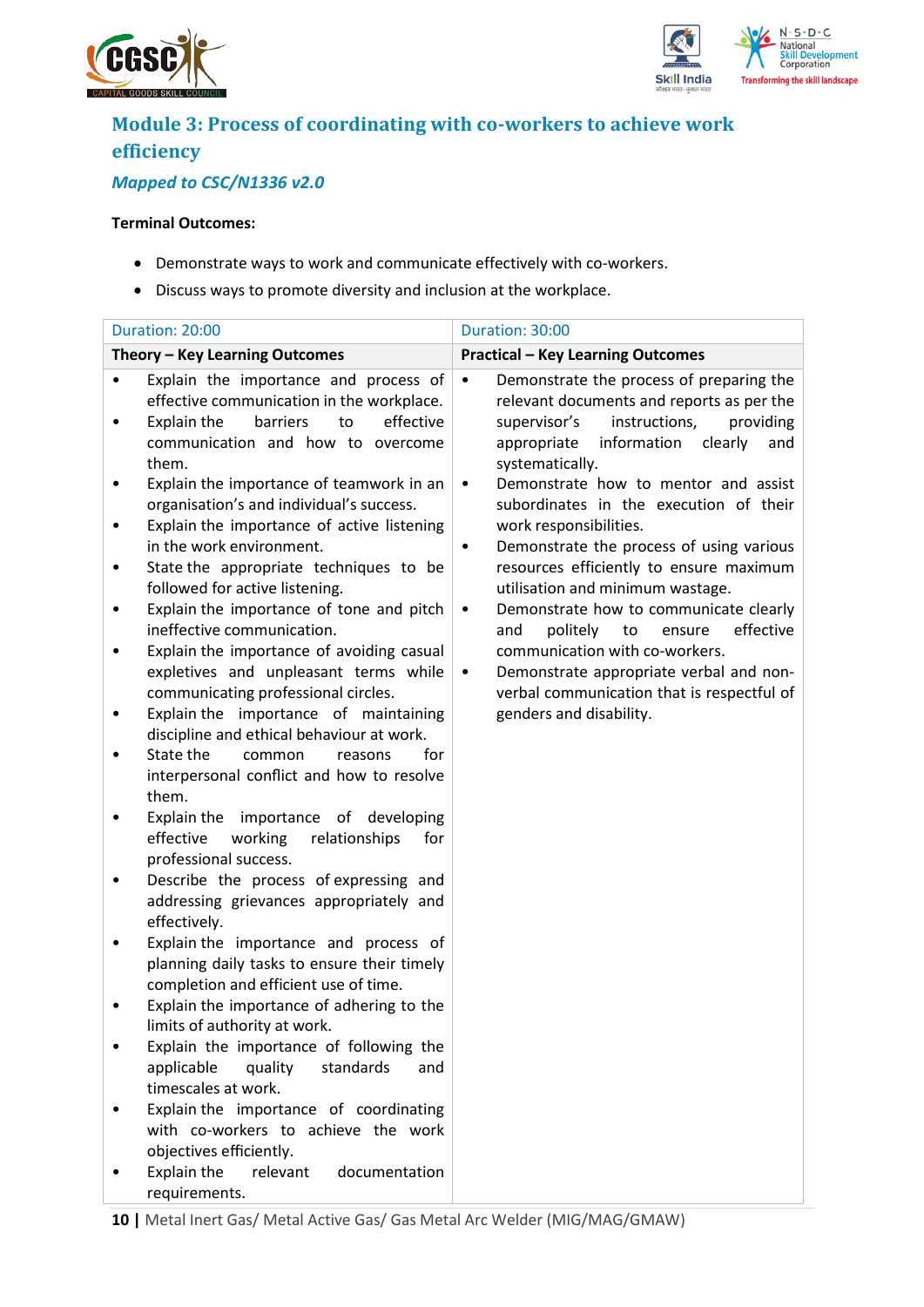



| Explain the importance of providing<br>appropriate information<br>clearly<br>and<br>systematically in work documents.<br>State the escalation matrix to be followed<br>to deal with out of authority tasks and<br>concerns.<br>Explain the importance and process of<br>mentoring and assisting subordinates in<br>of the contract of the contract of the contract of the contract of the contract of the contract of the contract of the contract of the contract of the contract of the contract of the contract of the contract of the contrac<br>execution<br>their<br>the<br>work<br>responsibilities.<br>Explain how<br>identify<br>possible<br>to<br>٠<br>disruptions to work prevent them.<br>Explain how to use various resources<br>efficiently to ensure maximum utilisation<br>and minimum wastage.<br>Explain the recommended practices to be<br>٠<br>followed at work to avoid and resolve<br>conflicts at work.<br>Explain the importance and process of<br>٠<br>efficient and timely dissemination of<br>information to the authorised personnel.<br>Explain<br>the<br>procedure<br>to<br>report |  |  |
|------------------------------------------------------------------------------------------------------------------------------------------------------------------------------------------------------------------------------------------------------------------------------------------------------------------------------------------------------------------------------------------------------------------------------------------------------------------------------------------------------------------------------------------------------------------------------------------------------------------------------------------------------------------------------------------------------------------------------------------------------------------------------------------------------------------------------------------------------------------------------------------------------------------------------------------------------------------------------------------------------------------------------------------------------------------------------------------------------------------|--|--|
|                                                                                                                                                                                                                                                                                                                                                                                                                                                                                                                                                                                                                                                                                                                                                                                                                                                                                                                                                                                                                                                                                                                  |  |  |
| inappropriate behaviour e.g., harassment.                                                                                                                                                                                                                                                                                                                                                                                                                                                                                                                                                                                                                                                                                                                                                                                                                                                                                                                                                                                                                                                                        |  |  |
| <b>Classroom Aids:</b>                                                                                                                                                                                                                                                                                                                                                                                                                                                                                                                                                                                                                                                                                                                                                                                                                                                                                                                                                                                                                                                                                           |  |  |
|                                                                                                                                                                                                                                                                                                                                                                                                                                                                                                                                                                                                                                                                                                                                                                                                                                                                                                                                                                                                                                                                                                                  |  |  |
| Training Kit (Trainer Guide, Presentations). Whiteboard, Marker, Projector, Laptop                                                                                                                                                                                                                                                                                                                                                                                                                                                                                                                                                                                                                                                                                                                                                                                                                                                                                                                                                                                                                               |  |  |
| <b>Tools, Equipment and Other Requirements</b>                                                                                                                                                                                                                                                                                                                                                                                                                                                                                                                                                                                                                                                                                                                                                                                                                                                                                                                                                                                                                                                                   |  |  |
|                                                                                                                                                                                                                                                                                                                                                                                                                                                                                                                                                                                                                                                                                                                                                                                                                                                                                                                                                                                                                                                                                                                  |  |  |

NA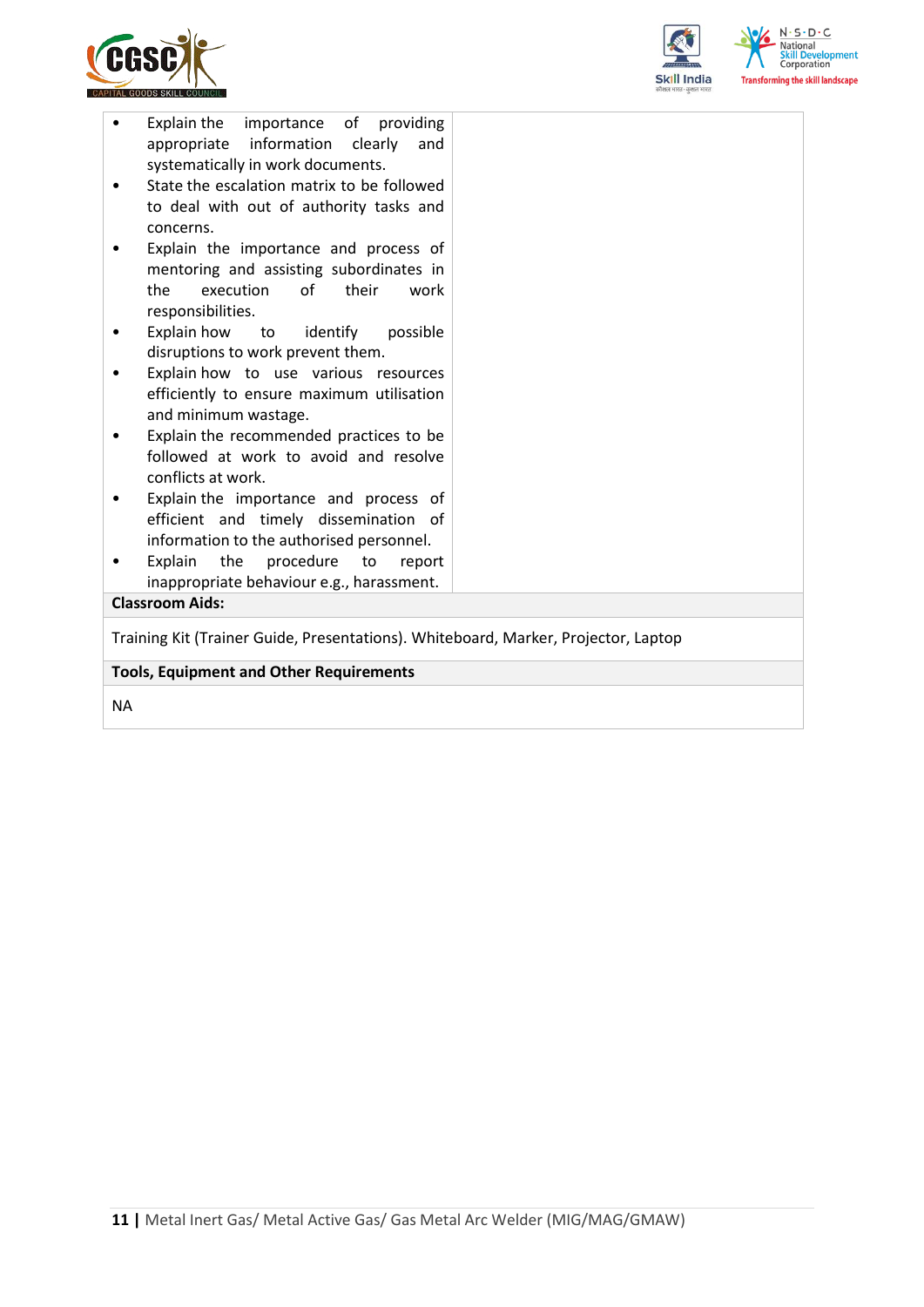



## **Module 4: Perform MIG/MAG welding process**

## *Mapped to CSC/N0209, v2.0*

- Identify tools and equipment required for MIG/MAG welding operations.
- Perform the steps to carry out preparatory activities such as lifting of workpiece, inspection of tools and equipment, selection of workpiece etc.
- Demonstrate the process of MIG/MAG welding.
- Perform the steps to carry out post-welding activities.

|           | Duration: 60:00                                                                                                                                   | Duration: 90:00                                                                                                                                                        |    |  |
|-----------|---------------------------------------------------------------------------------------------------------------------------------------------------|------------------------------------------------------------------------------------------------------------------------------------------------------------------------|----|--|
|           | Theory - Key Learning Outcomes                                                                                                                    | <b>Practical - Key Learning Outcomes</b>                                                                                                                               |    |  |
| $\bullet$ | basic process of MIG/MAG<br>Describe<br>welding.                                                                                                  | Read the drawing, WPS and job orders for<br>$\bullet$<br>identifying work requirements.                                                                                |    |  |
|           | measuring<br>instruments,<br>List<br>tools,<br>equipment, accessories, consumables and<br>input material required during MIG/MAG<br>welding work. | Apply appropriate ways of checking the<br>$\bullet$<br>input material, tools and equipment for<br>defects before use.<br>Demonstrate the<br>standard<br>operating<br>٠ |    |  |
|           | Explain the selection criteria of tools,<br>equipment, accessories, consumables,<br>measuring instruments and input material                      | procedure to use tools, equipment and<br>measuring instruments required during<br>job.                                                                                 |    |  |
|           | for the MIG/MAG welding work.<br>Discuss the organisational process of                                                                            | Show how to prepare the materials and<br>٠<br>joint for welding process.                                                                                               |    |  |
|           | collecting and arranging tools, equipment,<br>consumables,<br>accessories,<br>measuring<br>instruments and input material from the                | Apply appropriate ways to clean wire<br>$\bullet$<br>feeder and torch tip.<br>Show how to set the MIG/MAG welding<br>٠                                                 |    |  |
|           | store.                                                                                                                                            | apparatus and its parameters as per the                                                                                                                                |    |  |
| ٠         | Summarise the steps to be performed for<br>checking the input material, tools and<br>equipment before use.                                        | work instructions.<br>Show how to set pre-purge with shielding<br>٠                                                                                                    |    |  |
|           | Describe<br>different<br>modes<br>of<br>metal<br>transfer.                                                                                        | gas.<br>Demonstrate the procedure of installing<br>$\bullet$<br>the work pieces and fixture on<br>the                                                                  |    |  |
| ٠         | Describe purpose and correct use of anti-<br>spatter compound.                                                                                    | apparatus<br>aligning<br>with<br>the<br>and<br>electrodes.                                                                                                             |    |  |
| ٠         | Describe types of beads, characteristics<br>and uses.                                                                                             | Demonstrate organisational procedure of<br>$\bullet$<br>verifying set up by running test weld                                                                          |    |  |
| ٠         | Discuss factors for determining weld bead<br>shape.                                                                                               | specimen.<br>Demonstrate organizational<br>specified<br>$\bullet$                                                                                                      |    |  |
| ٠         | Describe pre-purge and post-purge.                                                                                                                | procedure of starting MIG/MAG machine                                                                                                                                  |    |  |
|           | Discuss the importance of maintaining<br>MIG/MAG welding parameters as per the                                                                    | MIG/MAG<br>performing<br>welding<br>and<br>process in all positions for producing                                                                                      |    |  |
|           | Work Instructions (WI) and their impact                                                                                                           | different type of joints.                                                                                                                                              |    |  |
|           | on quality and quantity of output product.<br>List the steps to be performed for joint                                                            | Show how to adjust wire stick-out and<br>maintain correct angle of torch, travel                                                                                       |    |  |
|           | preparation process.<br>Discuss the impact of unstable welding arc                                                                                | speed, direction of weld and feed as per<br>requirement during the welding operation.<br>Read the measurement gauges                                                   |    |  |
|           | on final output.<br>List the steps to be performed for<br>MIG/MAG welding process.                                                                | and<br>٠<br>monitor the<br>process<br>parameters<br>maintain the quality standards.                                                                                    | to |  |
|           | Describe various MIG/MAG operations to                                                                                                            | Employ appropriate ways of measuring                                                                                                                                   |    |  |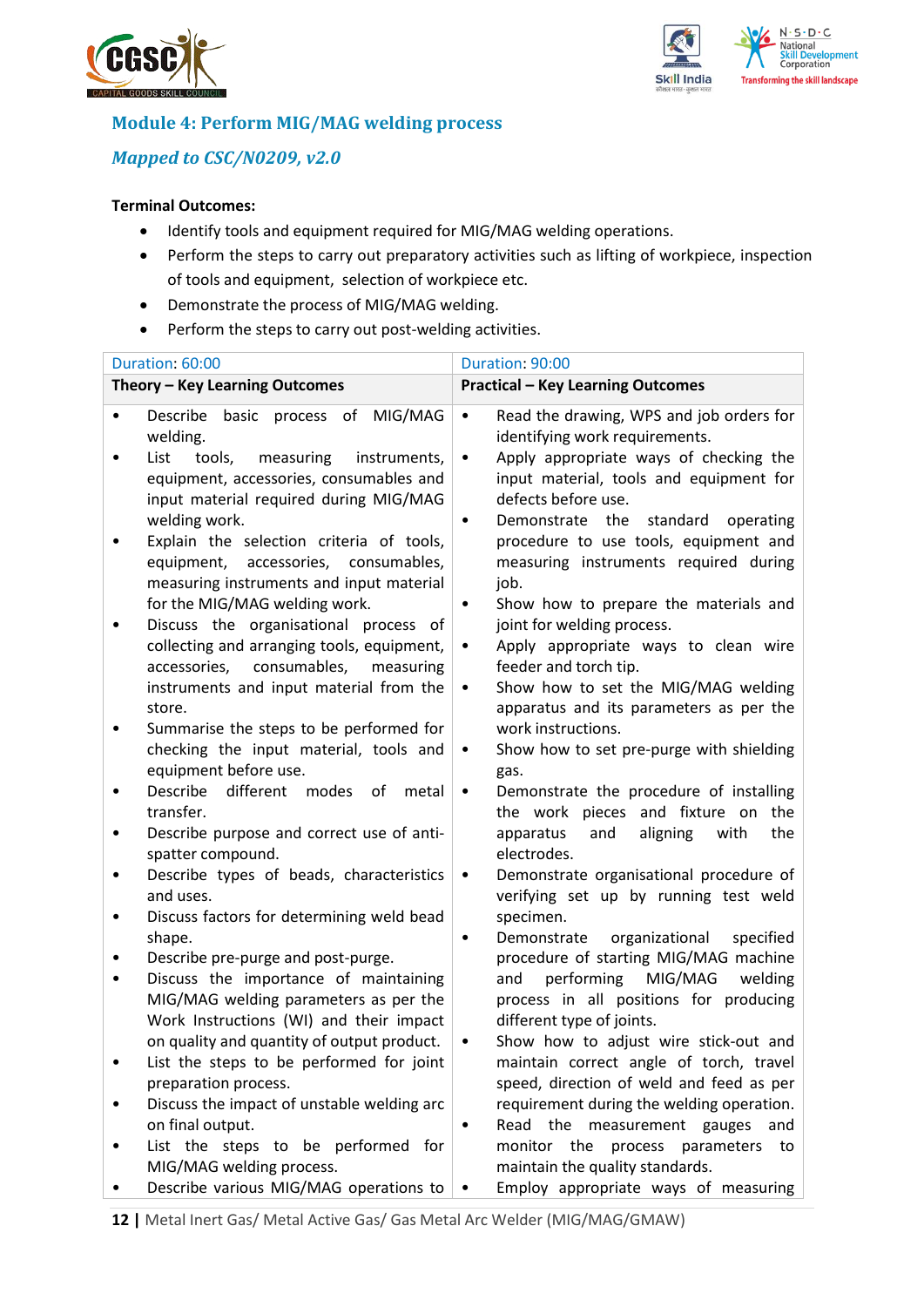



produce different joints on different forms of metal.

- Discuss the importance of monitoring process parameters during the welding and correcting them as per the requirements.
- Describe finishing processes such as dimensions check, removing extra material, hammering workpiece into desired shape etc. as per the required specifications.
- Discuss post welding processes like inspection, cleaning, maintenance etc.
- Explain methods of inspecting the quality of welded workpieces.
- List the commonly occurring defects and their remedies in the welded workpieces.
- Describe various testing techniques like visual, destructive and non-destructive.
- Discuss the process of segregating, tagging and storing of damaged and ok workpieces as per organisational guidelines.
- List different methods for disposing off waste material and scrap.
- Discuss the necessary precautions to avoid any hazard and accident during welding activities.

and comparing welded piece dimensions with the specified dimensions in the job orders.

- Apply appropriate ways to check and repair the extra material and bulges from the hammered welded piece to get the desired shape as per the required specifications.
- Show how to shut down the welding equipment and remove the workpiece after completion of welding activities.
- Demonstrate appropriate inspection method to check the quality of welded workpieces.
- Employ appropriate testing methods like destructive and non-destructive tests for checking the quality of welded workpiece.
- Demonstrate procedure to segregate, tag and store welded pieces as per organisational guidelines.
- Demonstrate organisational procedure of cleaning and storing all the tools, machine and equipment after completion of work.
- Employ appropriate ways for checking the machine operations for any defects in the component.
- Show how to dispose waste as per organisational guidelines.
- Perform steps to report to the supervisor about any problems faced or anticipated during the complete process.

### **Classroom Aids:**

Whiteboard, marker pen, projector

### **Tools, Equipment and Other Requirements**

- Basic tool box, Work bench with vice
- Hammer, Chisel set, Centre punch 9mm x 127mm, Dividers 20 cm, Wire brush 15 cm x 3.7 mm, Spark lighter, Number punch 6 mm and letter punch 6 mm, Scriber 15 cm, Tongs holding
- Steel rule, Screw driver set, Hacksaw frame adjustable 30 cm, Magnifying glass 15 cm, Weld measuring gauge fillet and butt, file set, Steel tape 182 cm flexible in case, Try square
- Rubber hose clips, Spindle key (for opening cylinder valve), Pressure regulator oxygen double stage, Pressure regulator acetylene regulator, Tip cleaner, Outfit spanner
- Power hacksaw, Portable grinder
- Power source, GMAW/MIG welding set
- Dye penetrant test kit, Ultrasonic testing kit, Magnetic particle testing kit, X-ray testing kit
- Hand book, job orders, work order, completion material requests, and Technical Reference Books.
- **Safety materials**: Fire extinguisher, welding helmet, Leather sleeves, leather safety gloves, leather aprons, safety glasses with side shields, ear plug, safety shoes and first-aid kit
- **Cleaning material**: Tip cleaner, wire brush (M.S.), cleaning agents, cleaning cloth, waste container, dust pan and brush set, liquid soap, hand towel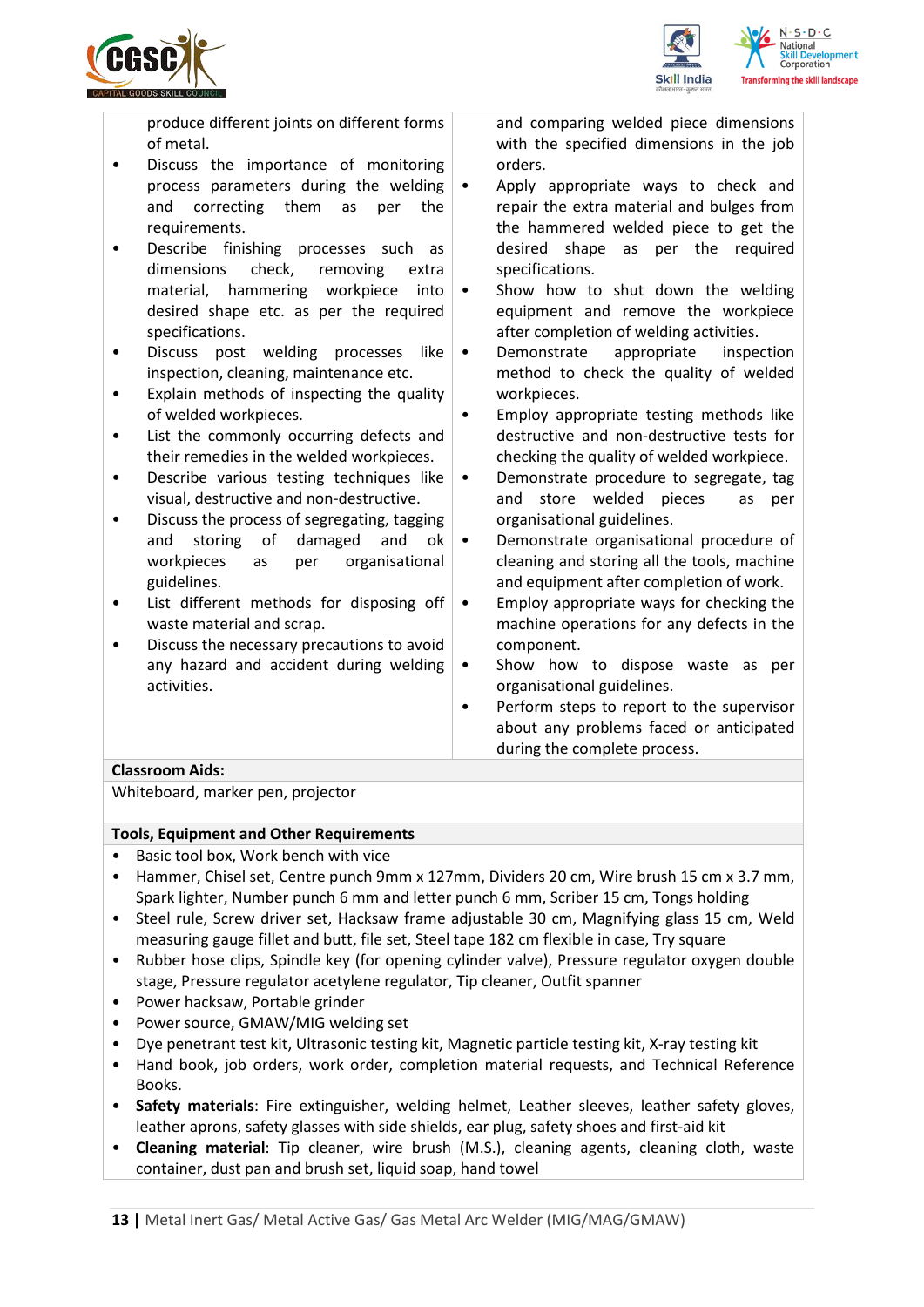



## **Module 5: Perform oxy gas cutting operations**

## *Mapped to CSC/N0201, v2.0*

- Identify tools and equipment required for oxy gas cutting operations.
- Perform the steps to carry out preparatory activities such as lifting of workpiece, inspection of tools and equipment, selection of workpiece etc.
- Demonstrate the process of oxy gas cutting process.
- Perform the steps to carry out post-cutting activities.

| Duration: 36:00 |                                                                                                                                                                                                                                                                                                      | Duration: 70:00                                                                                                                                                                                                                                                                                                                                   |            |
|-----------------|------------------------------------------------------------------------------------------------------------------------------------------------------------------------------------------------------------------------------------------------------------------------------------------------------|---------------------------------------------------------------------------------------------------------------------------------------------------------------------------------------------------------------------------------------------------------------------------------------------------------------------------------------------------|------------|
|                 | Theory - Key Learning Outcomes                                                                                                                                                                                                                                                                       | <b>Practical - Key Learning Outcomes</b>                                                                                                                                                                                                                                                                                                          |            |
| ٠               | Discuss basic principle of oxy gas cutting<br>process.<br>Describe various cutting operations.<br>Describe properties of various materials<br>such as mild steel, high tensile/special<br>steel and other appropriate metal and<br>used for gas cutting.<br>Discuss the information derived from the | Read the drawing, WPS and job orders for<br>$\bullet$<br>identifying work requirements.<br>Apply appropriate ways of checking the<br>$\bullet$<br>input material, tools and equipment for<br>defects before use.<br>Demonstrate<br>the<br>standard<br>$\bullet$<br>procedure to use tools, equipment and<br>measuring instruments required during | operating  |
|                 | orders,<br>Welding<br>Procedure<br>job<br>(WPS)<br>Specification<br>and<br>engineering<br>drawings and identify the final product.<br>List<br>tools,<br>measuring<br>instruments,<br>equipment, accessories, consumables and<br>input material required during oxy gas                               | job.<br>Show how to prepare the work area for<br>$\bullet$<br>cutting activities.<br>Show how to set the oxy-gas cutting<br>$\bullet$<br>apparatus and cutting parameters as per<br>the work instructions.                                                                                                                                        |            |
|                 | cutting work.<br>Explain the selection criteria of tools,<br>equipment, accessories, consumables,<br>measuring instruments and input material                                                                                                                                                        | Perform steps to light,<br>adjust<br>٠<br>extinguish the cutting arc.<br>Apply appropriate ways to mark the<br>٠<br>correct measurements on the workpiece                                                                                                                                                                                         | and        |
|                 | for the oxy gas cutting work.<br>Discuss the organisational process of<br>collecting and arranging tools, equipment,<br>consumables,<br>accessories,<br>measuring<br>instruments and input material from the<br>store.                                                                               | as specified in drawing or WPS.<br>organizational<br>Demonstrate<br>$\bullet$<br>procedure of starting gas cutting machine<br>and performing oxy gas cutting process.<br>Show how to adjust cylinder valves and<br>$\bullet$<br>regulator for operating pressure to                                                                               | specified  |
|                 | Summarise the steps to be performed for<br>checking the input material, tools and<br>equipment before use.                                                                                                                                                                                           | achieve required specifications.<br>Demonstrate various cutting operations<br>٠<br>correctly and produce thermal cuts in                                                                                                                                                                                                                          |            |
| ٠               | Discuss the importance of maintaining<br>cutting parameters as per the Work<br>Instructions (WI) and their impact on<br>quality and quantity of output product.                                                                                                                                      | various forms of material.<br>Employ appropriate ways of measuring<br>٠<br>and comparing cut piece dimensions with<br>the specified dimensions in the job orders.                                                                                                                                                                                 |            |
|                 | Discuss the need of flashback arrestor in<br>the gas cutting setup.<br>Describe various types of flame such as                                                                                                                                                                                       | Show how to shut down the cutting<br>٠<br>equipment and remove the workpiece<br>after completion of cutting activities.                                                                                                                                                                                                                           |            |
|                 | neutral, carburizing and oxidizing and their<br>impact on cutting.<br>Discuss effect of oil, grease, scale or dirt                                                                                                                                                                                   | Demonstrate<br>appropriate<br>method to check the quality of cut<br>workpieces.                                                                                                                                                                                                                                                                   | inspection |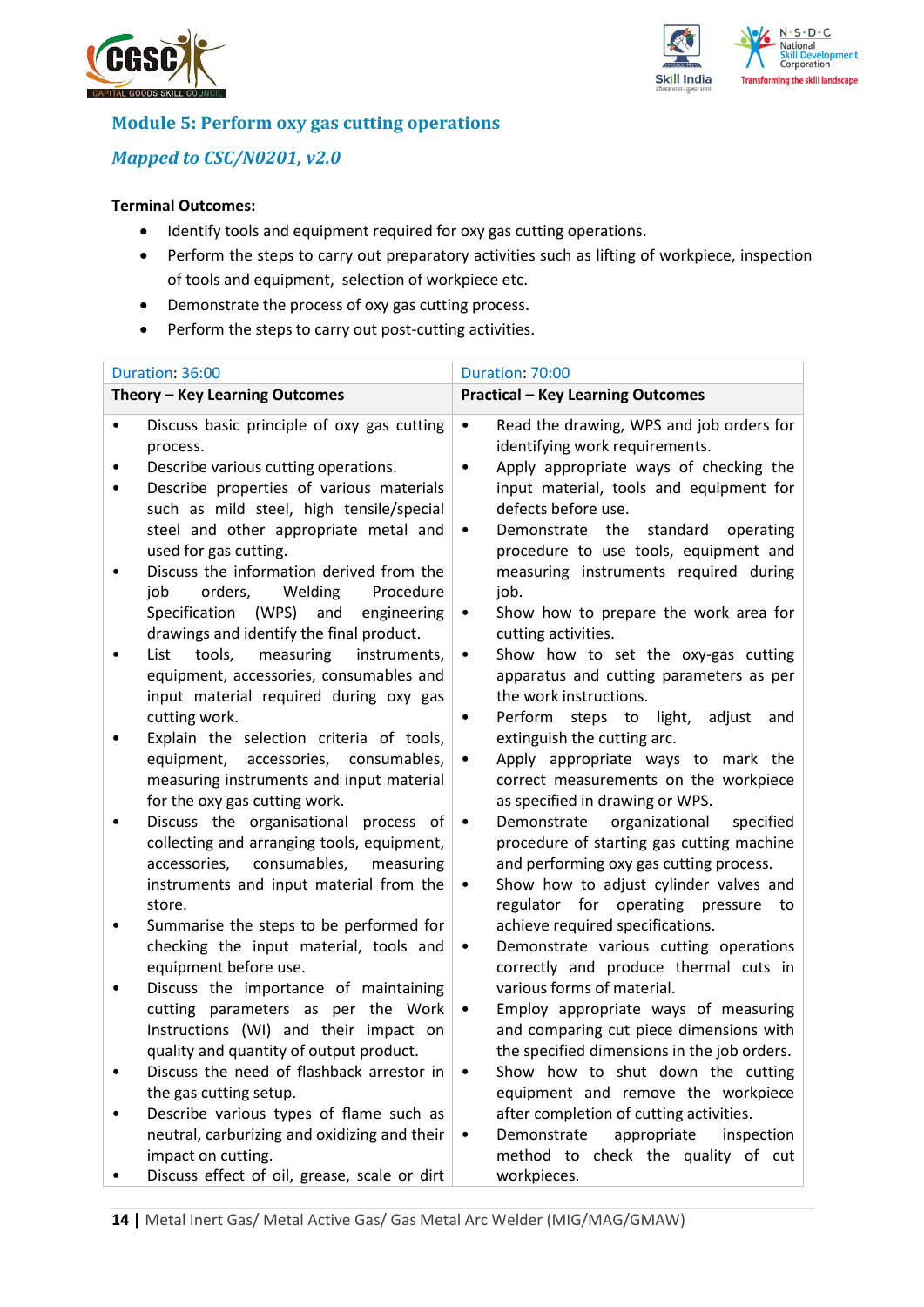



on the cutting process.

- Describe methods to mark the measurements on the workpiece.
- List the steps to be performed for oxy gas cutting process.
- Describe various cutting operations or techniques to produce cuts on different forms of metal.
- Explain the process of evaluating the irregularities of cut work piece as per the specified quality standards.
- Discuss post cutting processes like inspection, cleaning, maintenance etc.
- Explain methods of inspecting the quality of cut workpieces.
- List the commonly occurring defects and their remedies in the cut workpieces.
- Discuss effect of oil, grease, scale or dirt on the cutting process.
- Discuss the process of segregating, tagging and storing of damaged and ok workpieces as per organisational guidelines.
- List different methods for disposing off waste material and scrap.
- Discuss emergency procedures for backfires, flashback and other fires.
- Discuss the necessary precautions to avoid any hazard and accident during cutting activities.

#### **Classroom Aids:**

Whiteboard, marker pen, projector

#### **Tools, Equipment and Other Requirements**

- Basic tool box, Work bench with vice
- Oxygen cylinder 7m<sup>3</sup>, acetylene cylinder 6m<sup>3</sup>, oxygen pressure regulator; acetylene pressure regulator; flashback arrestors; cutting torch; rubber hoses; cutting nozzles; trolley to secure oxygen and acetylene cylinders; chain to secure oxygen and acetylene cylinders; lighter/ flint; spanner set; spindle key; non-return valves; spade guides; radius guide; bevel guide; gas welding/ cutting table 822 cm x 92 cm x 60 cm; surface plate; scriber - 15 cm; dividers 20 cm; calliper outside 15 cm; prick punch; chisel cold flat - 19 mm; centre punch – 9 mm x 127 mm; rule 60 cm; two fold; brass toped to read inches and mm; hammer scaling 0.25 kg with handle; steel rule - 30 cm to read inch and millimetre; Vernier calliper - digital - 0- 150 mm; ball peen hammer with handle - 0.25 kg; cross peen hammer with handle - 0.25 kg; holding tongs - 30 cm; wire brush – 15 cm x 3.7 cm and double ended spanner
- Hand book, job orders, work order, completion material requests, and Technical Reference Books.
- **Safety materials**: Fire extinguisher, welding helmet, Leather sleeves, leather safety gloves, leather aprons, safety glasses with side shields, ear plug, safety shoes and first-aid kit
- **Cleaning material**: Tip cleaner, wire brush (M.S.), cleaning agents, cleaning cloth, waste container, dust pan and brush set, liquid soap, hand towel
- Demonstrate procedure to segregate, tag and store cut pieces as per organisational guidelines.
	- Demonstrate organisational procedure of cleaning and storing all the tools, machine and equipment after completion of work.
- Employ appropriate ways for checking the machine operations for any defects in the component.
- Show how to dispose waste as per organisational guidelines.
- Perform steps to report to the supervisor about any problems faced or anticipated during the complete process.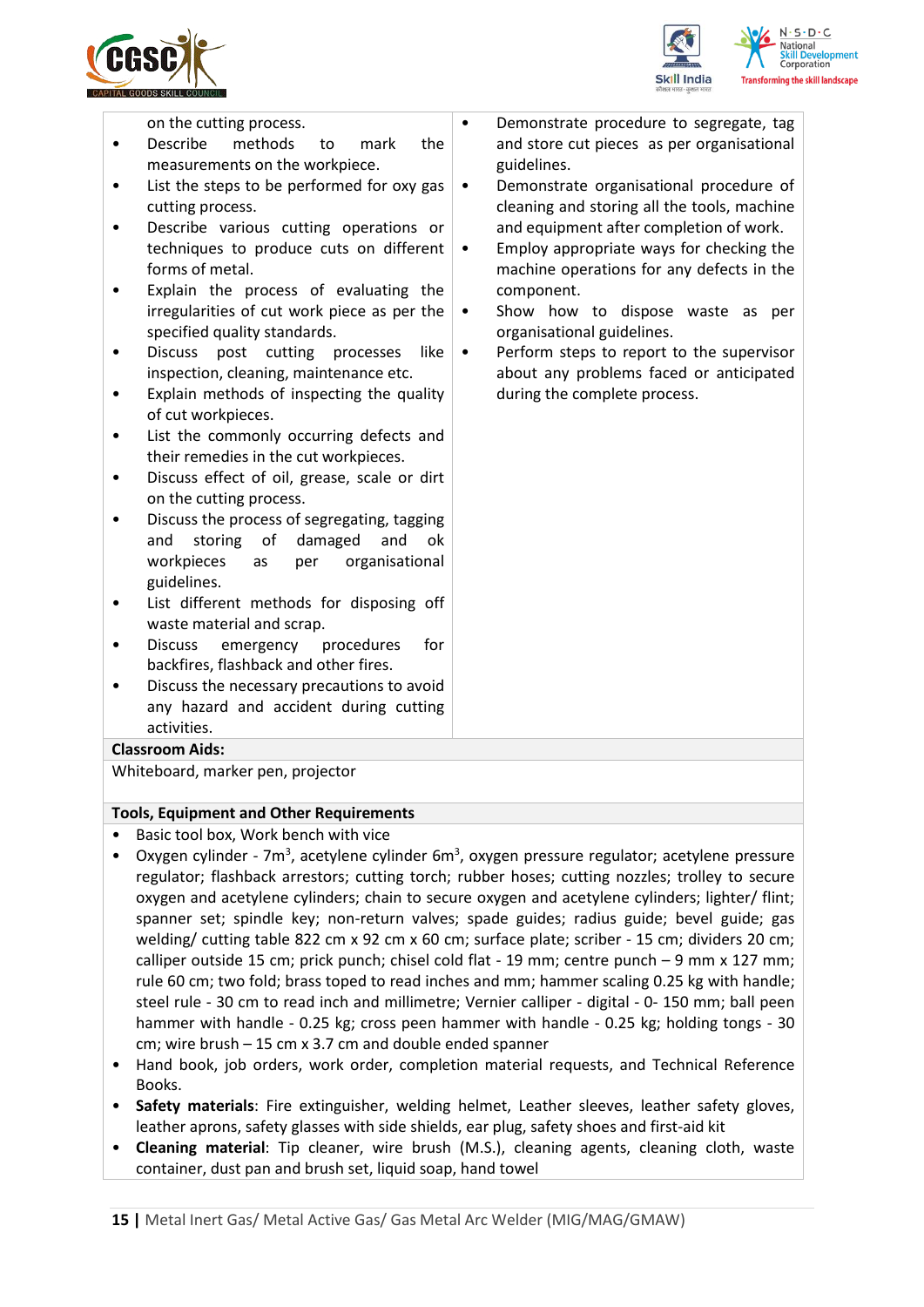



## **Module 6: Perform plasma arc cutting operations**

## *Mapped to CSC/N0207, v2.0*

- Identify tools and equipment required for plasma arc cutting operations.
- Perform the steps to carry out preparatory activities such as lifting of workpiece, inspection of tools and equipment, selection of workpiece etc.
- Demonstrate the process of plasma arc cutting process.
- Perform the steps to carry out post-cutting activities.

| Duration: 36:00 |                                                                                                                                                       | Duration: 70:00                                                                                                                                            |  |
|-----------------|-------------------------------------------------------------------------------------------------------------------------------------------------------|------------------------------------------------------------------------------------------------------------------------------------------------------------|--|
|                 | Theory - Key Learning Outcomes                                                                                                                        | <b>Practical - Key Learning Outcomes</b>                                                                                                                   |  |
|                 | Discuss basic principle of plasma arc<br>cutting process and its process flow.<br>Describe various plasma arc cutting                                 | Read the drawing, WPS and job orders for<br>$\bullet$<br>identifying work requirements.<br>Apply appropriate ways of checking the<br>$\bullet$             |  |
|                 | operations.<br>List<br>tools,<br>measuring<br>instruments,                                                                                            | input material, tools and equipment for<br>defects before use.                                                                                             |  |
|                 | equipment, accessories, consumables and<br>input material required during plasma arc<br>cutting work.<br>Explain the selection criteria of tools,     | Demonstrate the<br>standard<br>operating<br>٠<br>procedure to use tools, equipment and<br>measuring instruments required during<br>job.                    |  |
|                 | accessories, consumables,<br>equipment,<br>measuring instruments and input material<br>for the plasma arc cutting work.                               | Show how to prepare the work area for<br>٠<br>plasma arc cutting activities.<br>Show how to set the plasma arc cutting<br>٠                                |  |
|                 | Discuss the organisational process of<br>collecting and arranging tools, equipment,                                                                   | apparatus and cutting parameters as per<br>the work instructions.                                                                                          |  |
|                 | consumables,<br>accessories,<br>measuring<br>instruments and input material from the<br>store.                                                        | Perform steps to light,<br>adjust<br>and<br>$\bullet$<br>extinguish the plasma arc cutting arc.<br>Apply appropriate ways to mark the<br>٠                 |  |
|                 | Summarise the steps to be performed for<br>checking the input material, tools and                                                                     | correct measurements on the workpiece<br>as specified in drawing or WPS.                                                                                   |  |
|                 | equipment before use.<br>Discuss the importance of maintaining<br>plasma arc cutting parameters as per the<br>Work Instructions (WI) and their impact | organizational<br>specified<br>Demonstrate<br>٠<br>procedure of starting plasma arc cutting<br>machine and performing<br>plasma<br>arc<br>cutting process. |  |
|                 | on quality and quantity of output product.<br>Describe importance of torch to arc                                                                     | Demonstrate various plasma arc cutting<br>٠<br>operations correctly and produce thermal                                                                    |  |
|                 | in relation to thickness<br>distance<br>of<br>materials, types of torches and gases.<br>Discuss factors that impact nozzle life.                      | cuts in various forms of material.<br>Show how to maintain correct angles of<br>$\bullet$<br>torch and right speed for cutting during                      |  |
|                 | Describe<br>methods<br>to<br>mark<br>the                                                                                                              | the cutting operations.                                                                                                                                    |  |
|                 | measurements on the workpiece.<br>List the steps to be performed for plasma<br>arc cutting process.                                                   | Employ appropriate ways of measuring<br>and comparing cut piece dimensions with<br>the specified dimensions in the job orders.                             |  |
|                 | Describe various plasma arc cutting<br>operations or techniques to produce cuts<br>on different forms of metal.                                       | Show how to shut down the plasma arc<br>cutting equipment and<br>remove<br>the<br>workpiece after completion of cutting                                    |  |
|                 | Describe gouging and<br>back gouging<br>principles, methods and procedures.                                                                           | activities.<br>Demonstrate<br>appropriate<br>inspection<br>٠                                                                                               |  |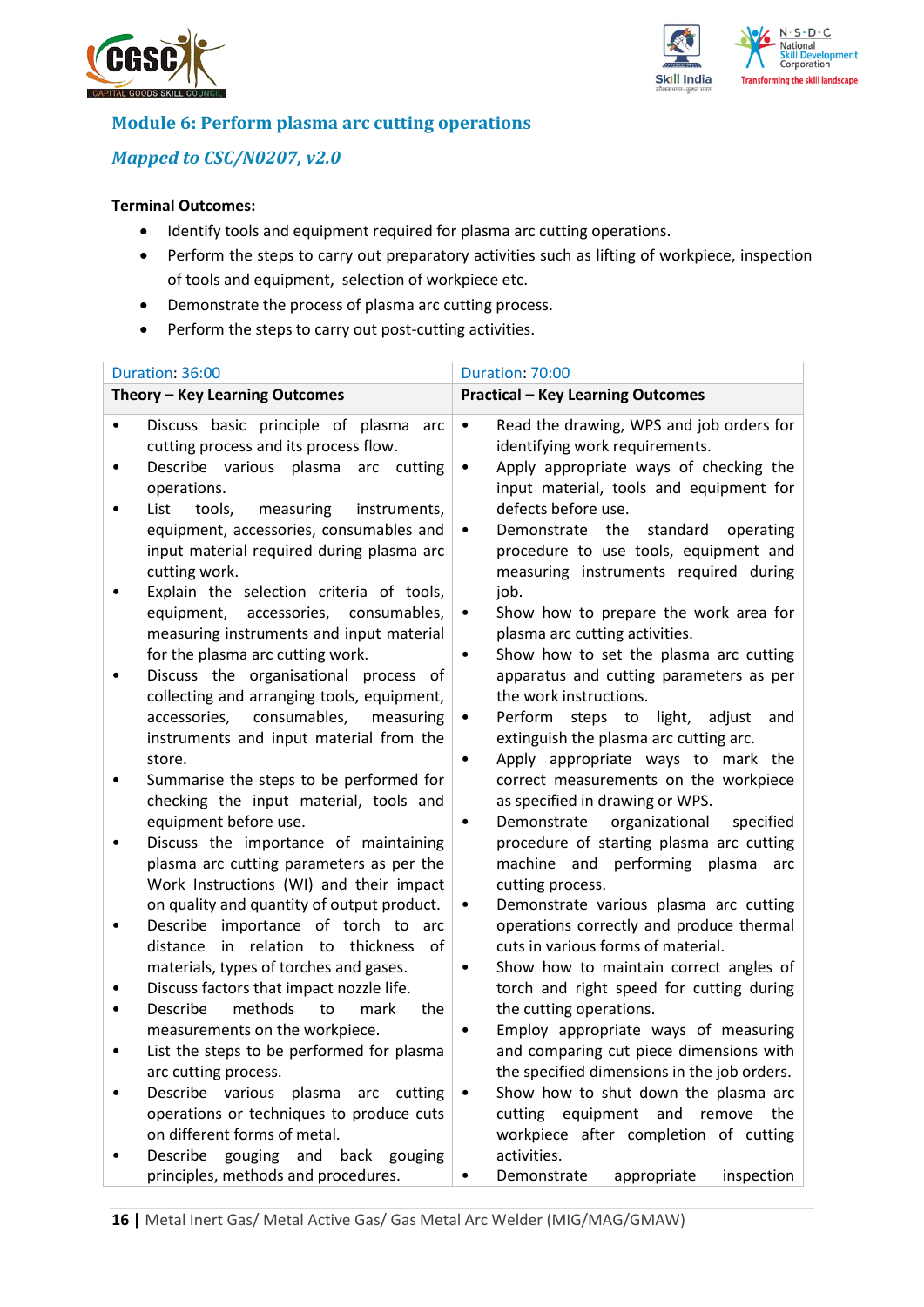



- Explain the process of evaluating the irregularities of cut work piece as per the specified quality standards.
- Discuss post cutting processes like inspection, cleaning, maintenance etc.
- Explain methods of inspecting the quality of cut workpieces.
- List the commonly occurring defects and their remedies in the cut workpieces.
- Discuss effect of oil, grease, scale or dirt on the cutting process.
- Discuss the process of segregating, tagging and storing of damaged and ok workpieces as per organisational guidelines.
- List different methods for disposing off waste material and scrap.
- Discuss emergency procedures for backfires, flashback and other fires.
- Discuss the necessary precautions to avoid any hazard and accident during cutting activities.

method to check the quality of cut workpieces.

- Demonstrate procedure to segregate, tag and store cut pieces as per organisational guidelines.
- Demonstrate organisational procedure of cleaning and storing all the tools, machine and equipment after completion of work.
- Employ appropriate ways for checking the machine operations for any defects in the component.
- Show how to dispose waste as per organisational guidelines.
- Perform steps to report to the supervisor about any problems faced or anticipated during the complete process.

#### **Classroom Aids:**

Whiteboard, marker pen, projector

### **Tools, Equipment and Other Requirements**

- Basic tool box, Work bench with vice
- Micro plasma welding machine 25 ampere; plasma power source; pilot arc ignition system; torch; portable straight line cutter; profile cutting machine; air filter with regulator; burner; electrode; compressor; nozzle; electrode holder; contact tube; gas supply system; cooling system; earthing clamp; connecting leads and cable; air plasma cutting system with standard accessories and compressor
- Hand book, job orders, work order, completion material requests, and Technical Reference Books.
- **Safety materials**: Fire extinguisher, welding helmet, Leather sleeves, leather safety gloves, leather aprons, safety glasses with side shields, ear plug, safety shoes and first-aid kit
- **Cleaning material**: Tip cleaner, wire brush (M.S.), cleaning agents, cleaning cloth, waste container, dust pan and brush set, liquid soap, hand towel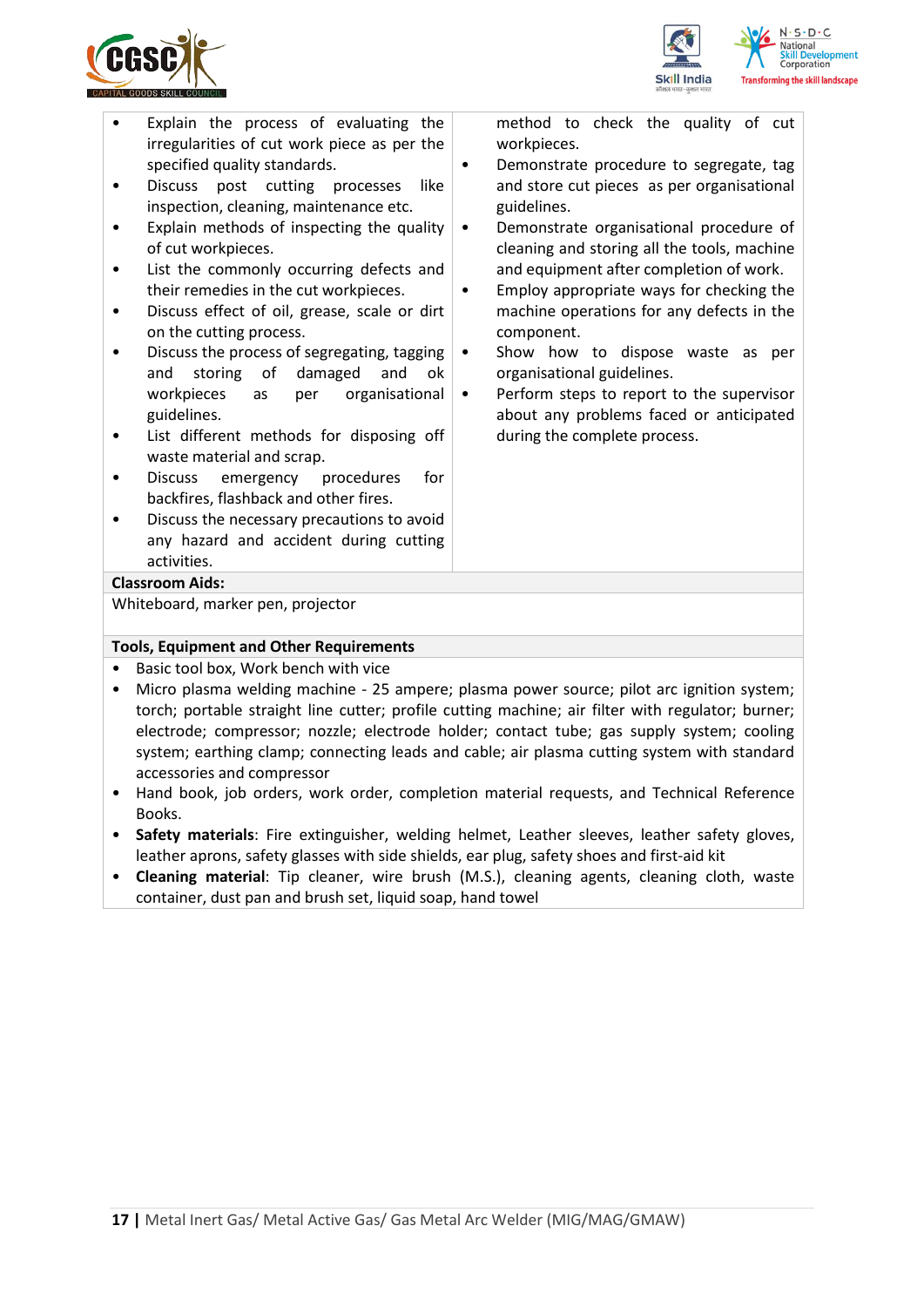



## **Module 7: Perform semi-automatic flux cored arc welding (FCAW) process**

## *Mapped to CSC/N0205, v2.0*

- Identify tools and equipment required for FCAW welding operations.
- Perform the steps to carry out preparatory activities such as lifting of workpiece, inspection of tools and equipment, selection of workpiece etc.
- Demonstrate the process of FCAW welding.
- Perform the steps to carry out post-welding activities.

|   | Duration: 60:00                                                                                                                                                                           | Duration: 90:00                                                                                                                                                                                                  |  |  |  |
|---|-------------------------------------------------------------------------------------------------------------------------------------------------------------------------------------------|------------------------------------------------------------------------------------------------------------------------------------------------------------------------------------------------------------------|--|--|--|
|   | Theory - Key Learning Outcomes                                                                                                                                                            | <b>Practical - Key Learning Outcomes</b>                                                                                                                                                                         |  |  |  |
|   | Describe basic process of FCAW welding.<br>tools,<br>measuring<br>List<br>instruments,<br>equipment, accessories, consumables and<br>input material required during FCAW<br>welding work. | Read the drawing, WPS and job orders for<br>$\bullet$<br>identifying work requirements.<br>Apply appropriate ways of checking the<br>$\bullet$<br>input material, tools and equipment for<br>defects before use. |  |  |  |
|   | Explain the selection criteria of tools,<br>equipment,<br>accessories, consumables,<br>measuring instruments and input material<br>for the FCAW welding work.                             | the<br>Demonstrate<br>standard<br>operating<br>$\bullet$<br>procedure to use tools, equipment and<br>measuring instruments required during<br>job.                                                               |  |  |  |
|   | Discuss the organisational process of<br>collecting and arranging tools, equipment,<br>consumables,<br>accessories,<br>measuring<br>instruments and input material from the<br>store.     | Show how to prepare the materials and<br>$\bullet$<br>joint for welding process.<br>Apply appropriate ways to clean wire<br>$\bullet$<br>feeder and torch tip.<br>Show how to set the FCAW welding<br>$\bullet$  |  |  |  |
|   | Summarise the steps to be performed for<br>checking the input material, tools and<br>equipment before use.                                                                                | apparatus and its parameters as per the<br>work instructions.<br>Show how to set pre-purge with shielding<br>$\bullet$                                                                                           |  |  |  |
|   | Discuss the importance of maintaining<br>FCAW welding parameters as per the<br>Work Instructions (WI) and their impact<br>on quality and quantity of output product.                      | gas.<br>Demonstrate the procedure of installing<br>$\bullet$<br>the work pieces and fixture on<br>the<br>apparatus<br>aligning<br>with<br>the<br>and                                                             |  |  |  |
| ٠ | List the steps to be performed for joint<br>preparation process.<br>Discuss the impact of unstable welding arc<br>on final output.                                                        | electrodes.<br>Apply appropriate ways to verify that heat<br>٠<br>treatment has been done on the work<br>piece.                                                                                                  |  |  |  |
|   | List the steps to be performed for FCAW<br>welding process.                                                                                                                               | organizational<br>Demonstrate<br>specified<br>$\bullet$<br>procedure of starting FCAW machine and                                                                                                                |  |  |  |
|   | Describe various FCAW operations to<br>produce different joints on different forms<br>of metal.                                                                                           | performing FCAW welding process in all<br>positions for producing different type of<br>joints.                                                                                                                   |  |  |  |
|   | Discuss the importance of monitoring<br>process parameters during the welding<br>correcting<br>them<br>and<br>the<br>as<br>per<br>requirements.                                           | Show how to adjust wire stick-out and<br>maintain correct angle of torch, travel<br>speed, direction of weld and feed as per<br>requirement during the welding operation.                                        |  |  |  |
|   | Describe finishing processes such<br>as<br>dimensions<br>check,<br>removing<br>extra<br>material,<br>hammering workpiece<br>into<br>desired shape etc. as per the required                | Read the<br>measurement gauges<br>and<br>٠<br>monitor the<br>process<br>parameters<br>to<br>maintain the quality standards.<br>Employ appropriate ways of measuring                                              |  |  |  |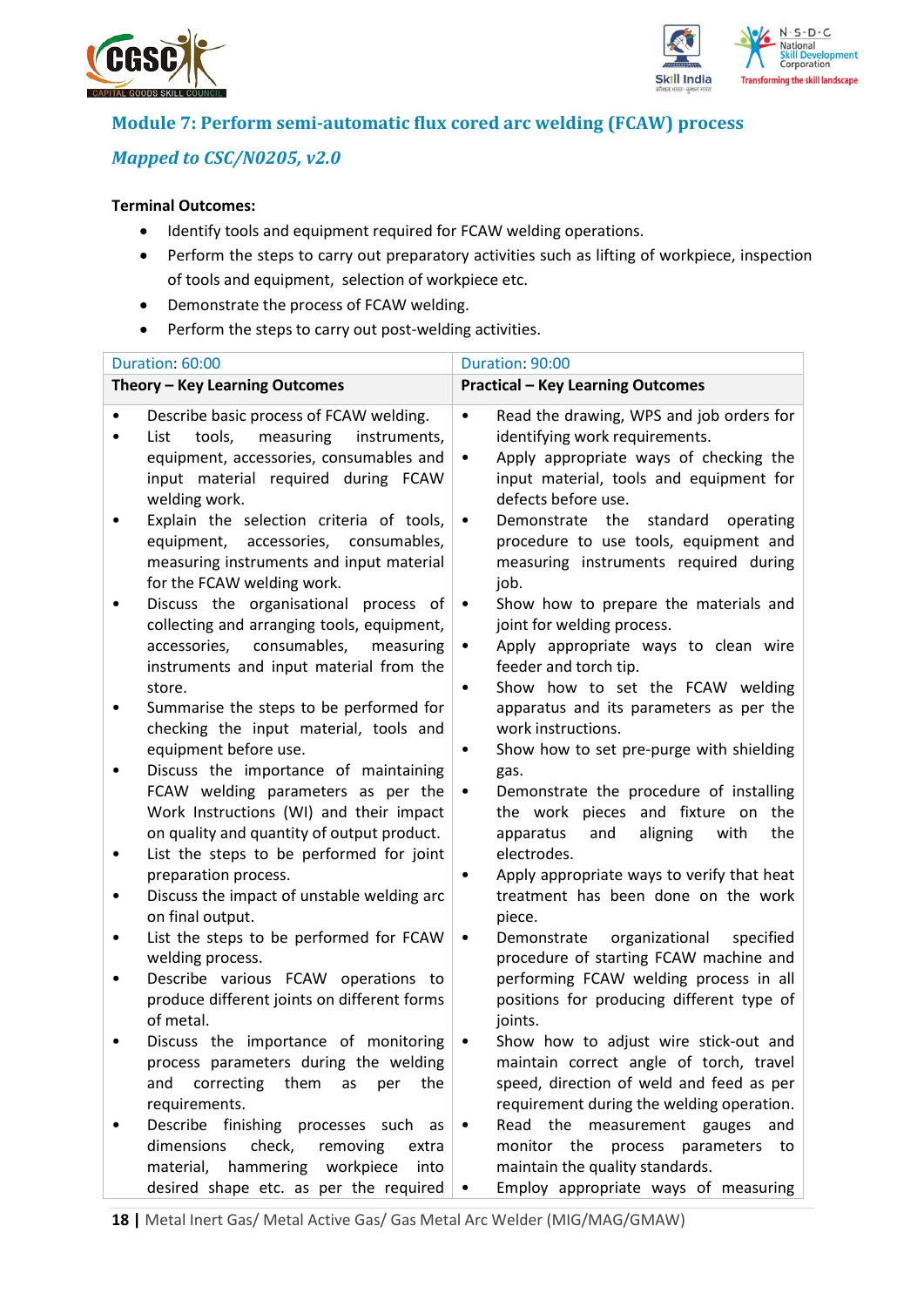



specifications. Discuss post welding processes like inspection, cleaning, maintenance etc. • Explain methods of inspecting the quality of welded workpieces. • List the commonly occurring defects and their remedies in the welded workpieces. • Describe various testing techniques like visual, destructive and non-destructive. • Discuss the process of segregating, tagging and storing of damaged and ok workpieces as per organisational guidelines. • List different methods for disposing off waste material and scrap. • Discuss the necessary precautions to avoid any hazard and accident during welding activities. and comparing welded piece dimensions with the specified dimensions in the job orders. • Apply appropriate ways to check and repair the extra material and bulges from the hammered welded piece to get the desired shape as per the required specifications. Show how to shut down the welding equipment and remove the workpiece after completion of welding activities. Demonstrate appropriate inspection method to check the quality of welded workpieces. • Employ appropriate testing methods like destructive and non-destructive tests for checking the quality of welded workpiece. • Demonstrate procedure to segregate, tag and store welded pieces as per organisational guidelines. • Demonstrate organisational procedure of cleaning and storing all the tools, machine and equipment after completion of work. • Employ appropriate ways for checking the machine operations for any defects in the component.

- Show how to dispose waste as per organisational guidelines.
- Perform steps to report to the supervisor about any problems faced or anticipated during the complete process.

### **Classroom Aids:**

Whiteboard, marker pen, projector

#### **Tools, Equipment and Other Requirements**

- Basic tool box, Work bench with vice
- Hammer, Chisel set, Centre punch 9mm x 127mm, Dividers 20 cm, Wire brush 15 cm x 3.7 mm, Spark lighter, Number punch 6 mm and letter punch 6 mm, Scriber 15 cm, Tongs holding
- Steel rule, Screw driver set, Hacksaw frame adjustable 30 cm, Magnifying glass 15 cm, Weld measuring gauge fillet and butt, file set, Steel tape 182 cm flexible in case, Try square
- Rubber hose clips, Spindle key (for opening cylinder valve), Pressure regulator oxygen double stage, Pressure regulator acetylene regulator, Tip cleaner, Outfit spanner
- Power hacksaw, Portable grinder
- Power source, FCAW welding set
- Dye penetrant test kit, Ultrasonic testing kit, Magnetic particle testing kit, X-ray testing kit
- Hand book, job orders, work order, completion material requests, and Technical Reference Books.
- **Safety materials**: Fire extinguisher, welding helmet, Leather sleeves, leather safety gloves, leather aprons, safety glasses with side shields, ear plug, safety shoes and first-aid kit
- **Cleaning material**: Tip cleaner, wire brush (M.S.), cleaning agents, cleaning cloth, waste container, dust pan and brush set, liquid soap, hand towel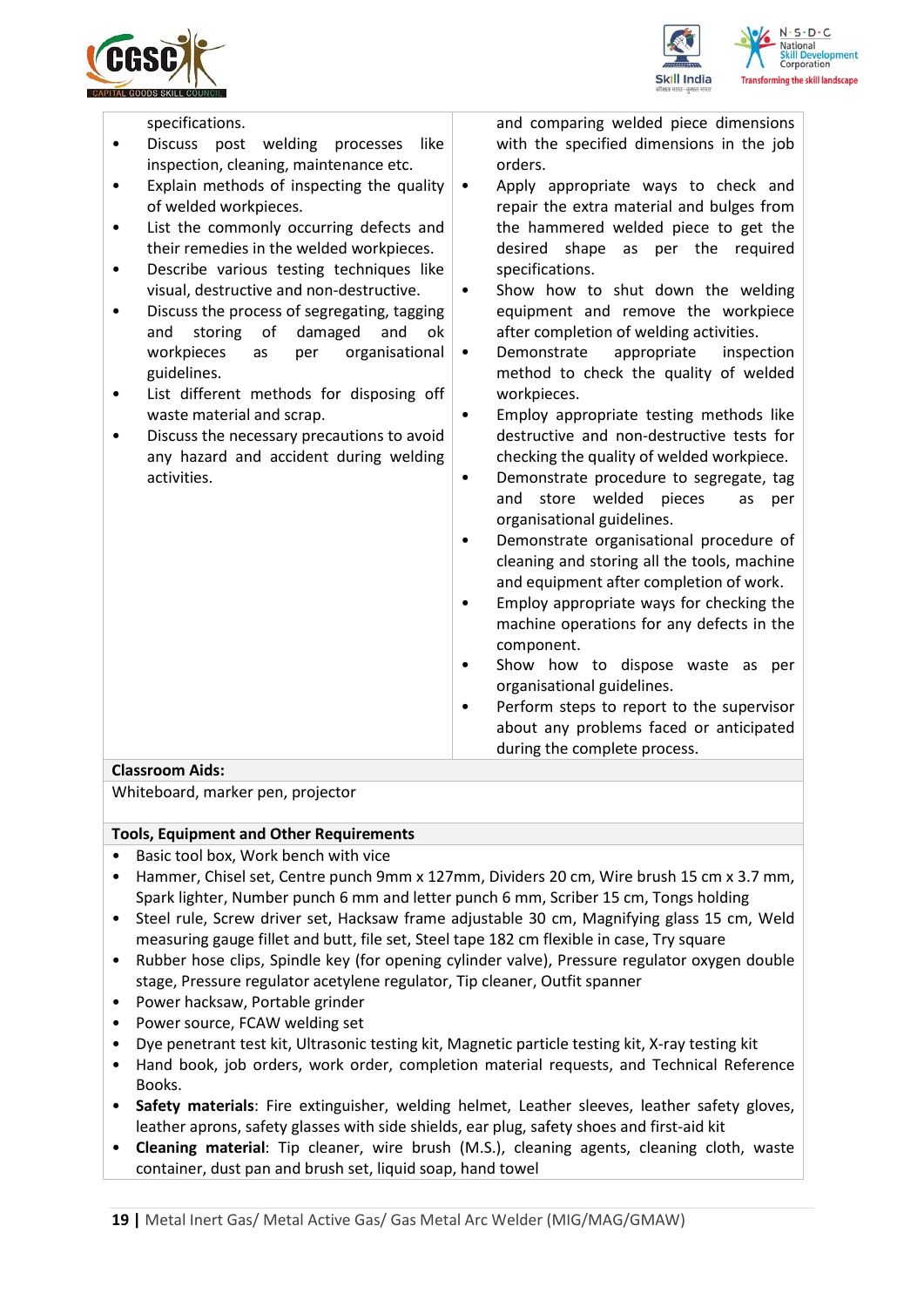



## **Annexure**

## <span id="page-19-0"></span>**Trainer Requirements**

| <b>Trainer Prerequisites</b>  |                |                                               |                       |                            |                       |                |
|-------------------------------|----------------|-----------------------------------------------|-----------------------|----------------------------|-----------------------|----------------|
| <b>Minimum</b><br>Educational | Specialization | <b>Relevant Industry</b><br><b>Experience</b> |                       | <b>Training Experience</b> |                       | <b>Remarks</b> |
| Qualification                 |                | Years                                         | <b>Specialization</b> | <b>Years</b>               | <b>Specialization</b> |                |
| Diploma                       | Mechanical     | 4                                             | Welding               | 1                          | Welding               | <b>NA</b>      |
| B.E/B.Tech                    | Mechanical     | 3                                             | Welding               | 1                          | Welding               | <b>NA</b>      |

| <b>Trainer Certification</b>                                                                   |                                                             |  |  |  |
|------------------------------------------------------------------------------------------------|-------------------------------------------------------------|--|--|--|
| <b>Domain Certification</b>                                                                    | <b>Platform Certification</b>                               |  |  |  |
| "Metal Inert Gas/ Metal Active Gas/ Gas Metal Arc<br>Welder (MIG/MAG/GMAW), CSC/Q0209, version | "Trainer, MEP/Q2601 v1.0"<br>Minimum accepted score is 80%. |  |  |  |
| $2.0"$ .                                                                                       |                                                             |  |  |  |
| Minimum accepted score is 80%.                                                                 |                                                             |  |  |  |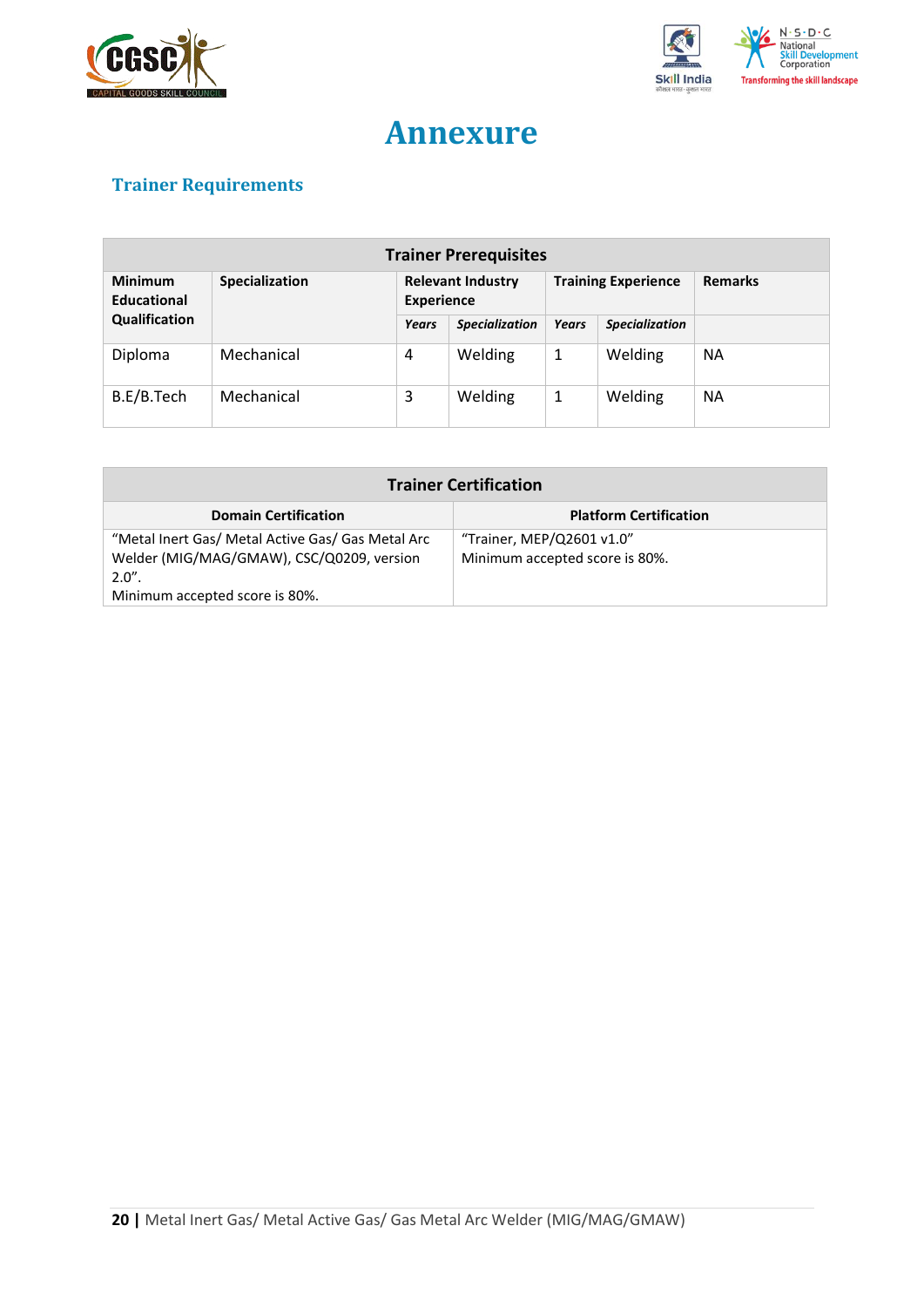

*`*

## <span id="page-20-0"></span>Assessor Requirements



| <b>Assessor Prerequisites</b>        |                       |                                               |                       |                                                 |                       |                |
|--------------------------------------|-----------------------|-----------------------------------------------|-----------------------|-------------------------------------------------|-----------------------|----------------|
| <b>Minimum</b><br><b>Educational</b> | <b>Specialization</b> | <b>Relevant Industry</b><br><b>Experience</b> |                       | <b>Training/Assessment</b><br><b>Experience</b> |                       | <b>Remarks</b> |
| Qualification                        |                       | <b>Years</b>                                  | <b>Specialization</b> | Years                                           | <b>Specialization</b> |                |
| Diploma                              | Mechanical            | 4                                             | Welding               | 1                                               | Welding               | <b>NA</b>      |
| B.E/B.Tech                           | Mechanical            | 3                                             | Welding               | 1                                               | Welding               | <b>NA</b>      |

| <b>Assessor Certification</b>                                                     |                                |  |  |  |
|-----------------------------------------------------------------------------------|--------------------------------|--|--|--|
| <b>Domain Certification</b>                                                       | <b>Platform Certification</b>  |  |  |  |
| "Metal Inert Gas/ Metal Active Gas/ Gas Metal Arc                                 | "Assessor; MEP/Q2701 v1.0"     |  |  |  |
| Welder (MIG/MAG/GMAW), CSC/Q0209, version 2.0".<br>Minimum accepted score is 80%. | Minimum accepted score is 80%. |  |  |  |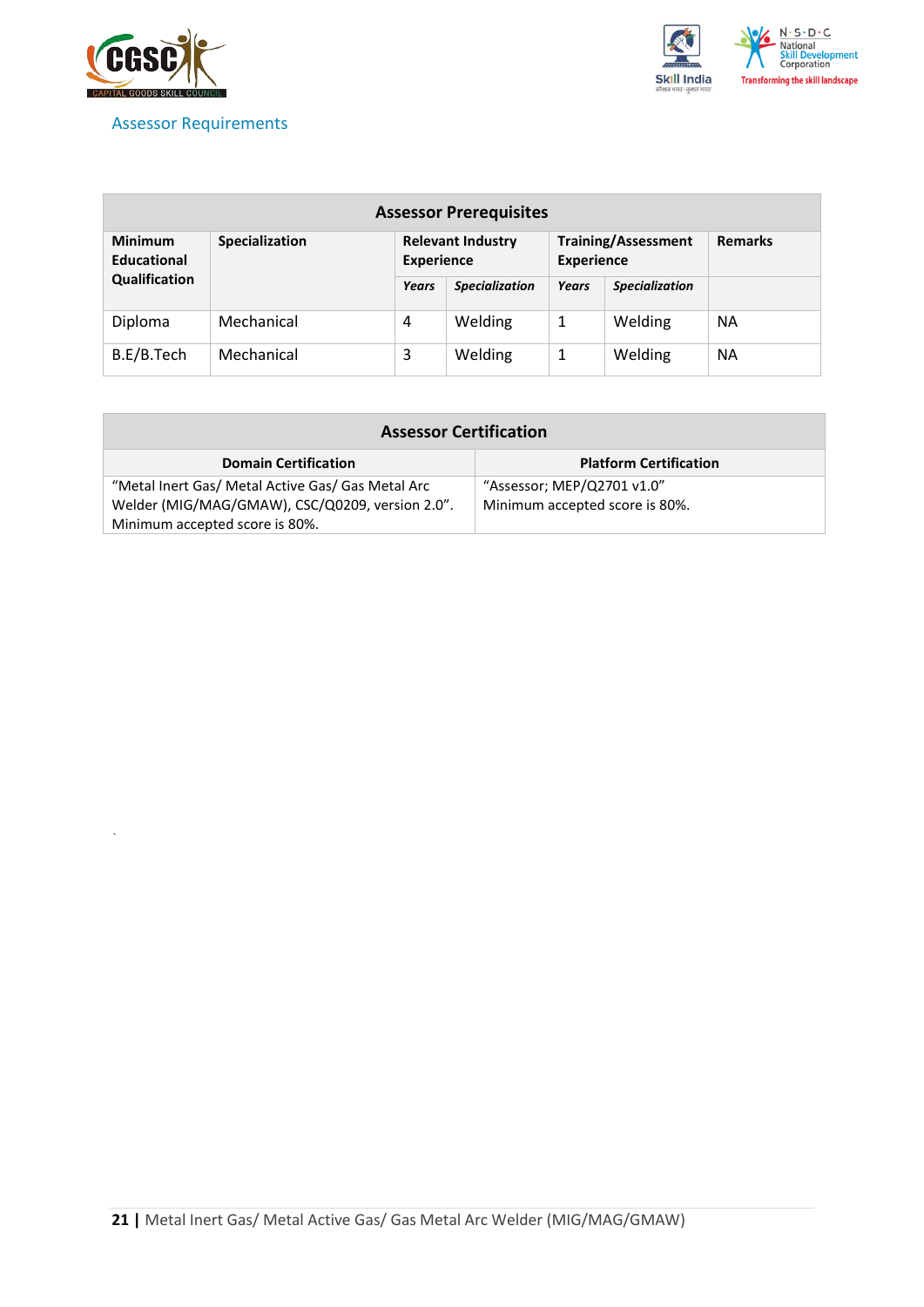



## <span id="page-21-0"></span>**Assessment Strategy**

- 1. Assessment System Overview:
	- Batches assigned to the assessment agencies for conducting the assessment on SDMS/SIP or email
	- Assessment agencies send the assessment confirmation to VTP/TC looping SSC
	- Assessment agency deploys the ToA certified Assessor for executing the assessment
	- SSC monitors the assessment process & records
- 2. Testing Environment:
	- Confirm that the centre is available at the same address as mentioned on SDMS or SIP
	- Check the duration of the training.
	- Check the Assessment Start and End time to be as 10 a.m. and 5 p.m.
	- If the batch size is more than 30, then there should be 2 Assessors.
	- Check that the allotted time to the candidates to complete Theory & Practical Assessment is correct.
	- Check the mode of assessment—Online (TAB/Computer) or Offline (OMR/PP).
	- Confirm the number of TABs on the ground are correct to execute the Assessment smoothly.
	- Check the availability of the Lab Equipment for the particular Job Role.
- 3. Assessment Quality Assurance levels / Framework:
	- Question papers created by the Subject Matter Experts (SME)
	- Question papers created by the SME verified by the other subject Matter Experts
	- Questions are mapped with NOS and PC
	- Question papers are prepared considering that level 1 to 3 are for the unskilled & semi-skilled individuals, and level 4 and above are for the skilled, supervisor & higher management
	- Assessor must be ToA certified & trainer must be ToT Certified
	- Assessment agency must follow the assessment guidelines to conduct the assessment
- 4. Types of evidence or evidence-gathering protocol:
	- Time-stamped & geotagged reporting of the assessor from assessment location
	- Centre photographs with signboards and scheme specific branding
	- Biometric or manual attendance sheet (stamped by TP) of the trainees during the training period
	- Time-stamped & geotagged assessment (Theory + Viva + Practical) photographs & videos
- 5. Method of verification or validation:
	- Surprise visit to the assessment location
	- Random audit of the batch
	- Random audit of any candidate
- 6. Method for assessment documentation, archiving, and access
	- Hard copies of the documents are stored
	- Soft copies of the documents & photographs of the assessment are uploaded / accessed from Cloud Storage
	- Soft copies of the documents & photographs of the assessment are stored in the Hard Drives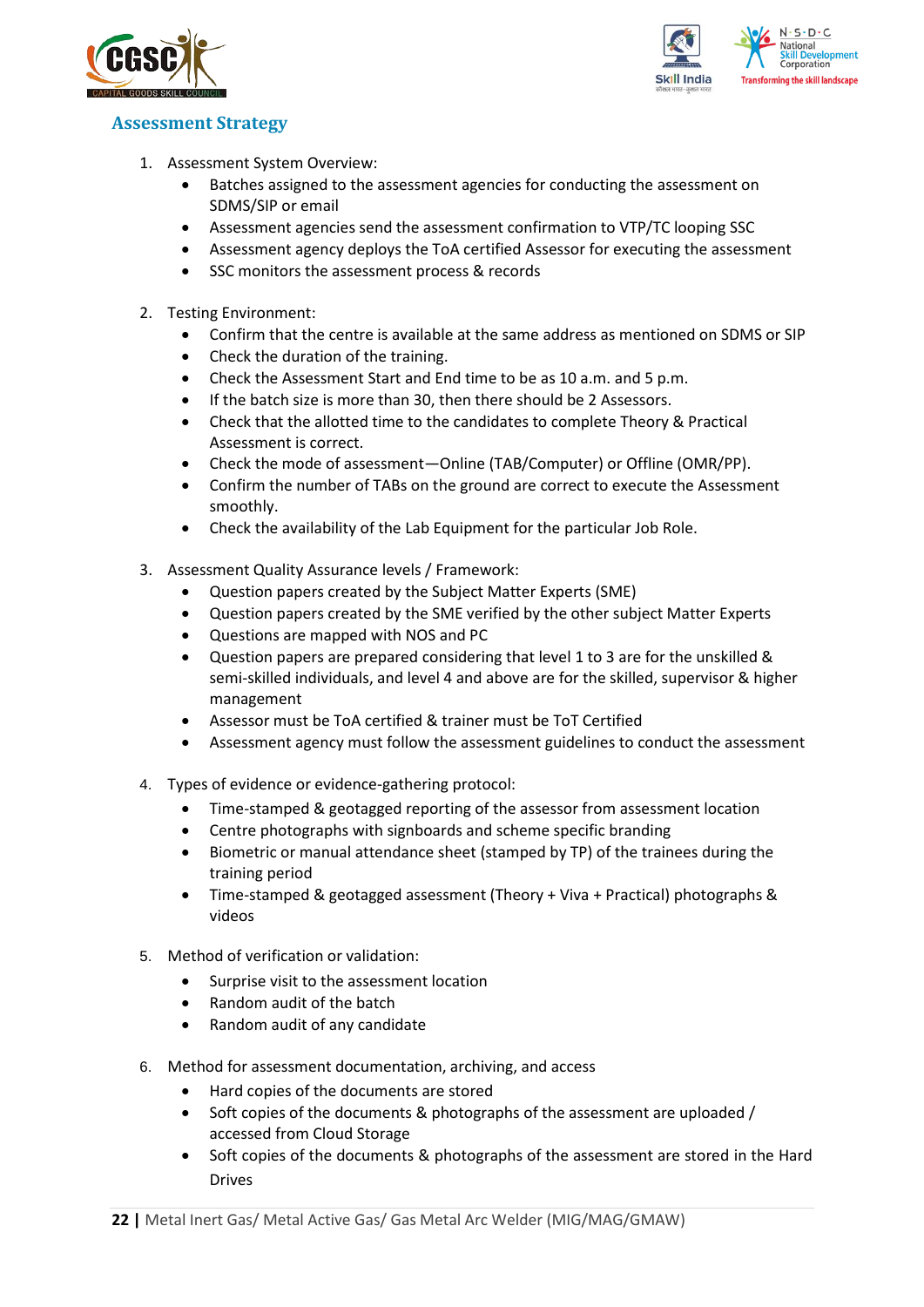

## <span id="page-22-0"></span>**References**



## <span id="page-22-1"></span>**Glossary**

| <b>Term</b>                            | <b>Description</b>                                                                                                                                                                                                                                                                                                                            |
|----------------------------------------|-----------------------------------------------------------------------------------------------------------------------------------------------------------------------------------------------------------------------------------------------------------------------------------------------------------------------------------------------|
| <b>Declarative</b><br><b>Knowledge</b> | Declarative knowledge refers to facts, concepts and principles that need to<br>be known and/or understood in order to accomplish a task or to solve a<br>problem.                                                                                                                                                                             |
| <b>Key Learning</b><br><b>Outcome</b>  | Key learning outcome is the statement of what a learner needs to know,<br>understand and be able to do in order to achieve the terminal outcomes. A<br>set of key learning outcomes will make up the training outcomes. Training<br>outcome is specified in terms of knowledge, understanding (theory) and<br>skills (practical application). |
| (M) TLO                                | On-the-job training (Mandatory); trainees are mandated to complete<br>specified hours of training on site                                                                                                                                                                                                                                     |
| OJT (R)                                | On-the-job training (Recommended); trainees are recommended the<br>specified hours of training on site                                                                                                                                                                                                                                        |
| <b>Procedural</b><br><b>Knowledge</b>  | Procedural knowledge addresses how to do something, or how to perform a<br>task. It is the ability to work, or produce a tangible work output by applying<br>cognitive, affective or psychomotor skills.                                                                                                                                      |
| <b>Training Outcome</b>                | Training outcome is a statement of what a learner will know, understand<br>and be able to do upon the completion of the training.                                                                                                                                                                                                             |
| <b>Terminal Outcome</b>                | Terminal outcome is a statement of what a learner will know, understand<br>and be able to do upon the completion of a module. A set of terminal<br>outcomes help to achieve the training outcome.                                                                                                                                             |